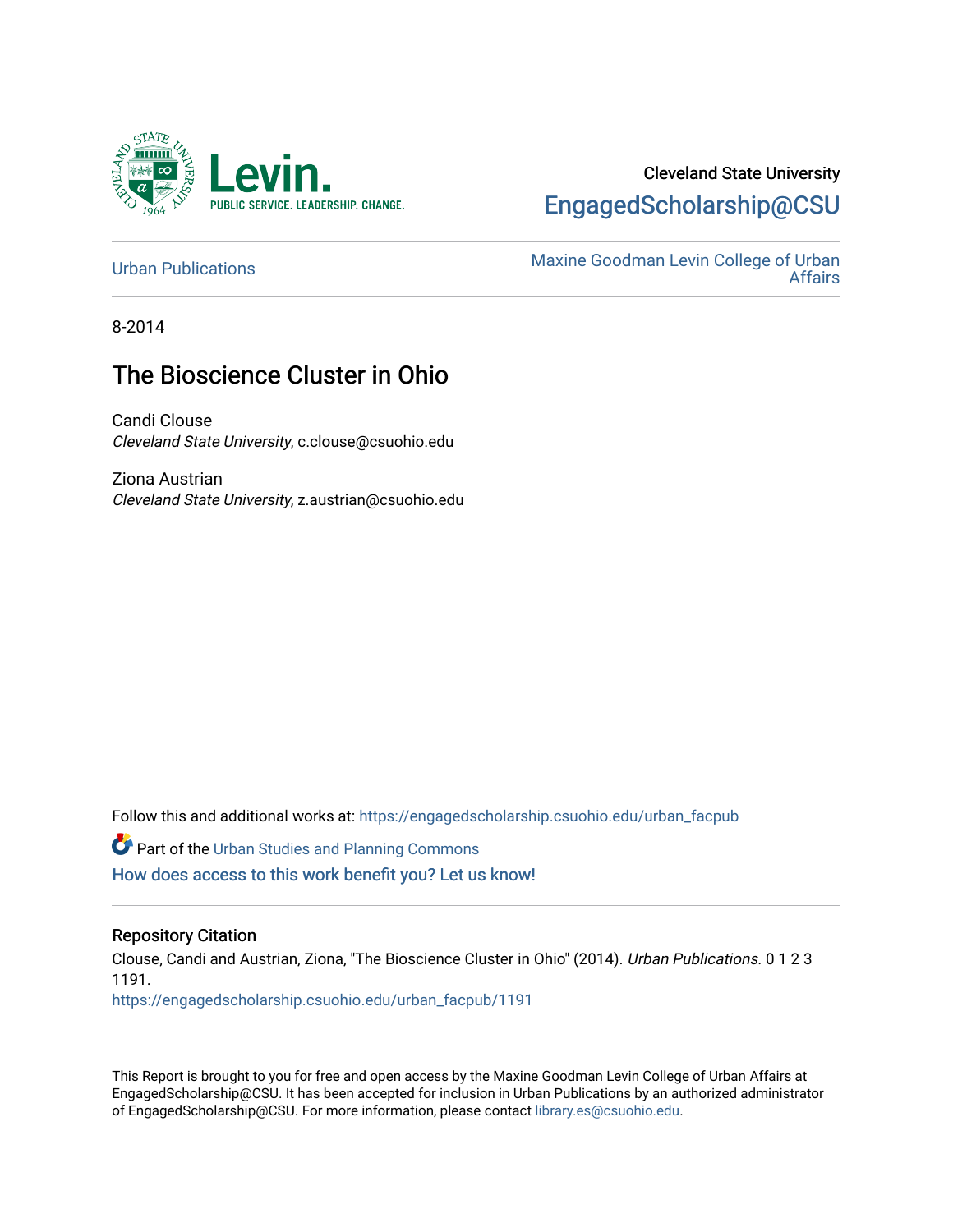

Prepared for: **BioEnterprise**

Prepared by: **Candi Clouse, MSUS Ziona Austrian, Ph.D.**

August 2014

**CENTER FOR ECONOMIC DEVELOPMENT**

2121 Euclid Avenue Cleveland, Ohio 44115 http://urban.csuohio.edu

**THE BIOSCIENCE CLUSTER IN OHIO**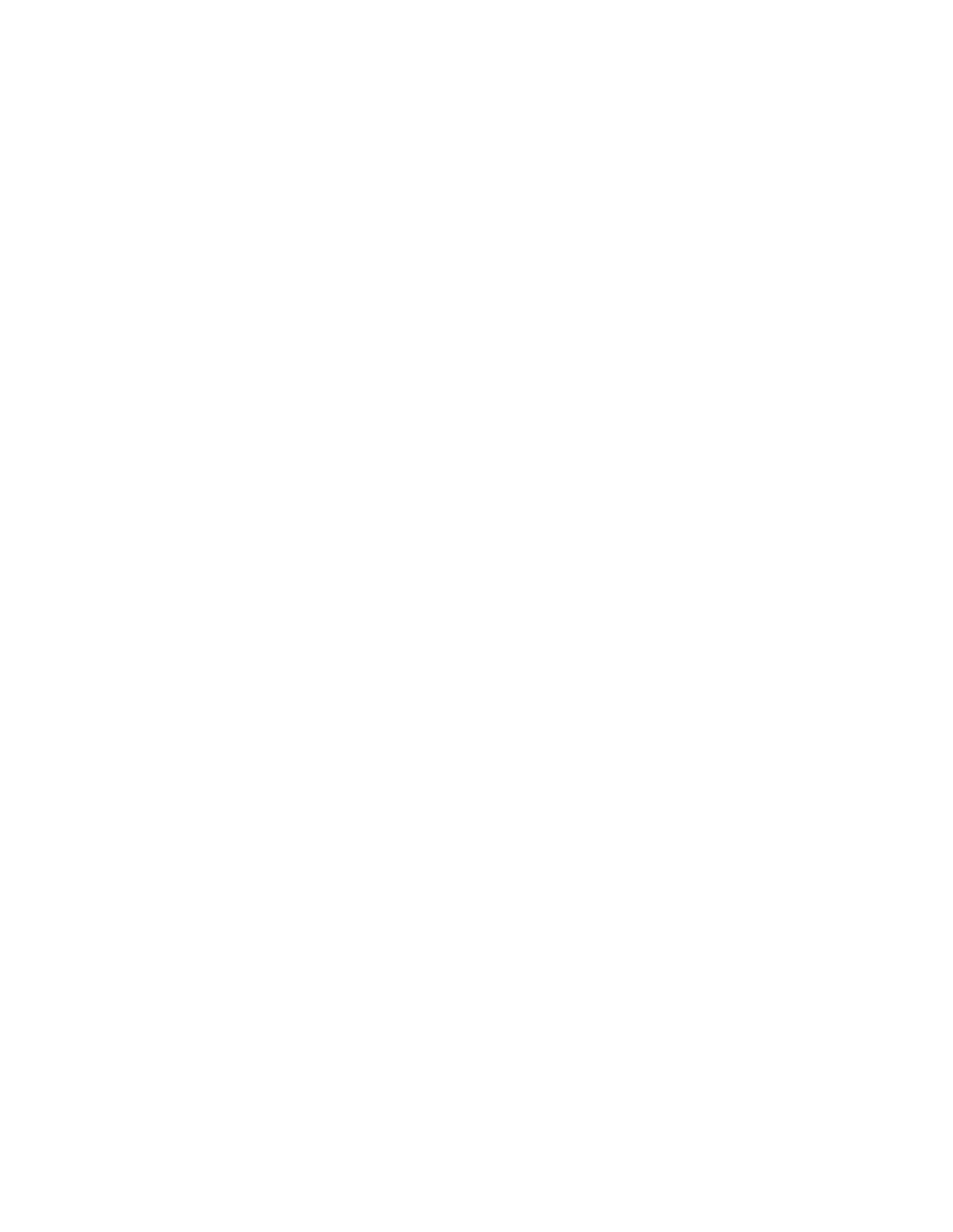# **TABLE OF CONTENTS**

# **LIST OF TABLES & FIGURES**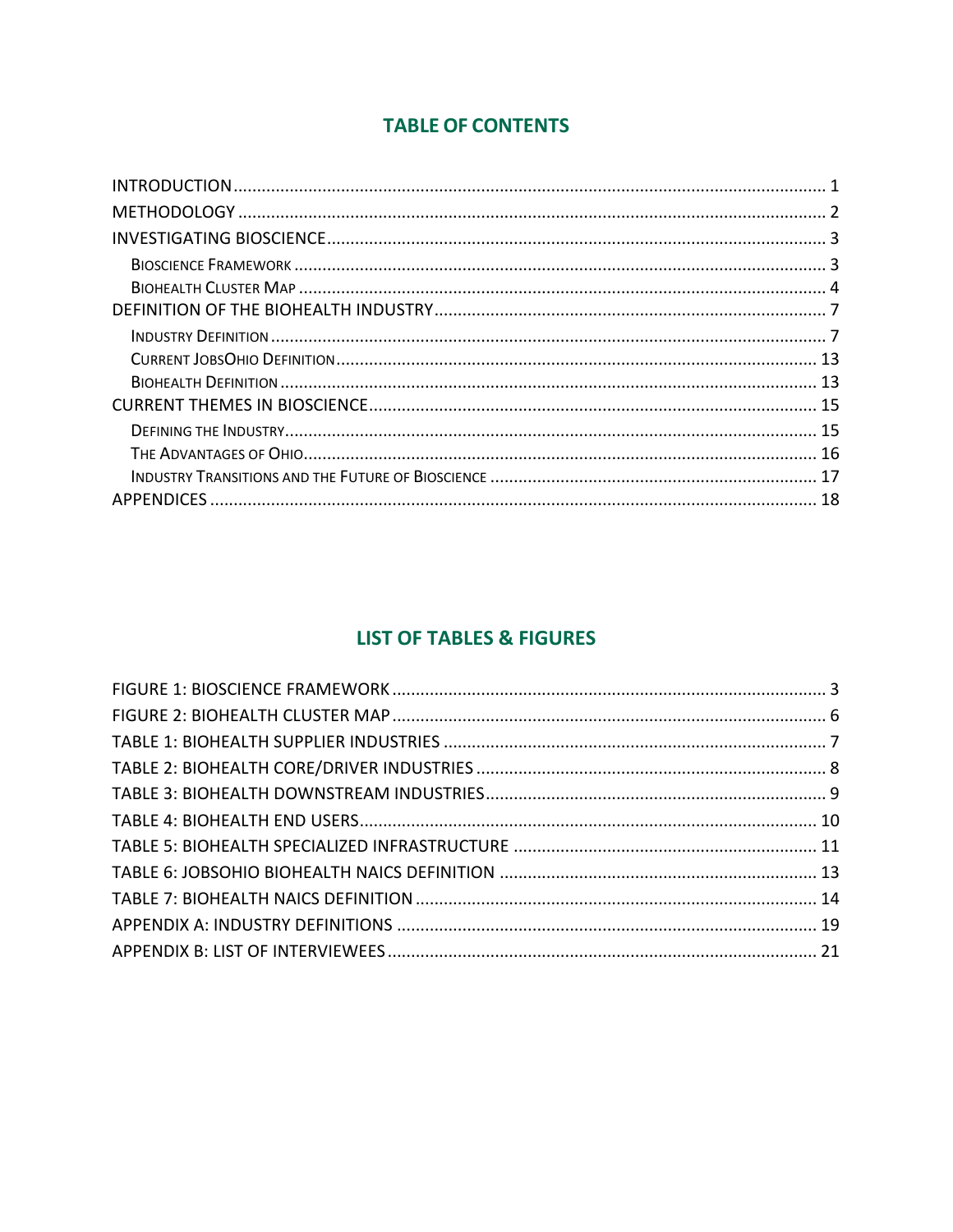# **INTRODUCTION**

The purpose of this report is to create a shared definition and understanding of the bioscience industry across the state of Ohio. Bioscience is a relatively small industry, but it is growing both globally, nationally, and in Ohio. It is also linked to many other industries through its technologies, suppliers, and customers. This report will not only develop a deeper knowledge of the industry and its role in the economy, but we will suggest selected standards on how to study this industry and how to track its progress over time. This report is the first phase of a larger study that will analyze the bioscience industry in Northeast Ohio and Ohio based on the definitions proposed in this phase. This phase of the research was intended to agree on common definitions, develop a shared model, and identify the NAICS codes associated with sector. Based on this, the next report will develop a model for the state of Ohio and sub-regions that includes biohealth companies based not only on the NAICS definitions detailed here, but also those companies that fall outside the NAICS definition that are known participants in the biohealth sector.

The first segment of this research involves the creation of an advisory board of experts throughout the state. The board includes members from BioEnterprise, BioOhio, JobsOhio, Regional Economic Development Initiative Cincinnati, and the Center for Economic Development research team. This board outlined the definition of *bioscience* and *biohealth*, reviewed a preliminary cluster model, and prepared a list of interviewees for the study.

The report has three sections following this introduction: a framework for bioscience and cluster map of the biohealth industry; industry definitions of bioscience, biohealth, and more; and an overview of themes that came out during the interviews.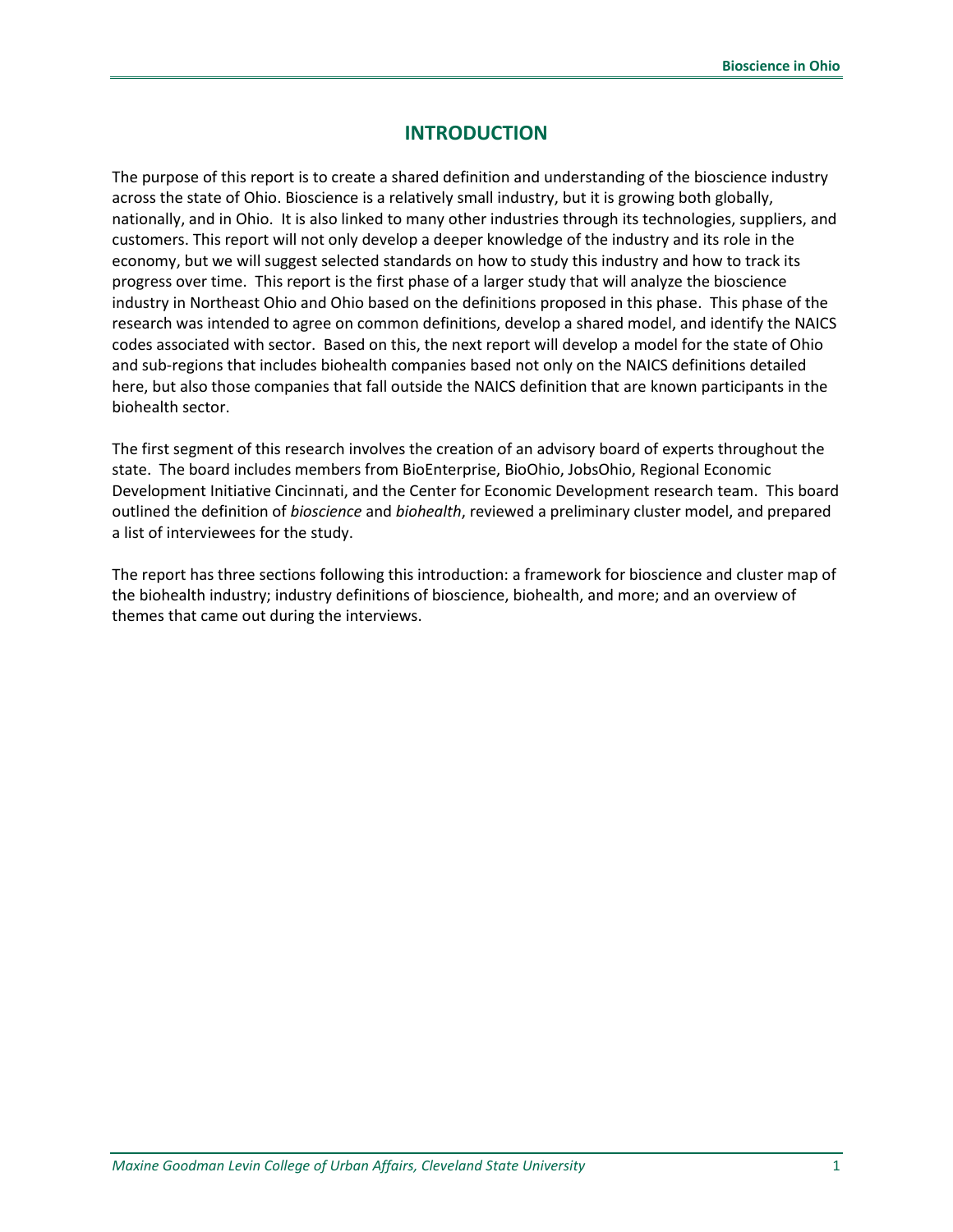# **METHODOLOGY**

In order to develop a typology of the bioscience industry, the Center researched current economic development literature of bioscience. Since the bioscience industry includes a complex set of industries and technologies, the research team assembled a set of common definitions related to the industry in order to provide a common language for the advisory board and others (Definitions are included in Appendix A). The literature review was also used to develop a preliminary typology of the industry. The research team organized the typology as a cluster map. A draft of common definitions and a cluster map were developed and presented to the advisory board.<sup>1</sup>

The next phase of the research involved conducting interviews with industry experts. Names and contacts were provided by members of the advisory group. I Interviews included representatives from companies who work in some capacity in the bioscience industry as well as individuals who work to support the industry through various organizations. The goal of the interviews was to solidify the common understanding of the industry as well as to confirm the working definitions, framework, and cluster map. Appendix B includes a list of the interviewees.

Based on both the literature review and the interviews, a list of North American Industrial Classification (NAICS) codes were identified for the bioscience industries. The Center then compiled a list of the final NAICS codes to be included in future analysis of the bioscience industry in Northeast Ohio and Ohio.

 $1/1$  A cluster is a geographic concentration of interconnected businesses, suppliers, and associated institutions in a particular field.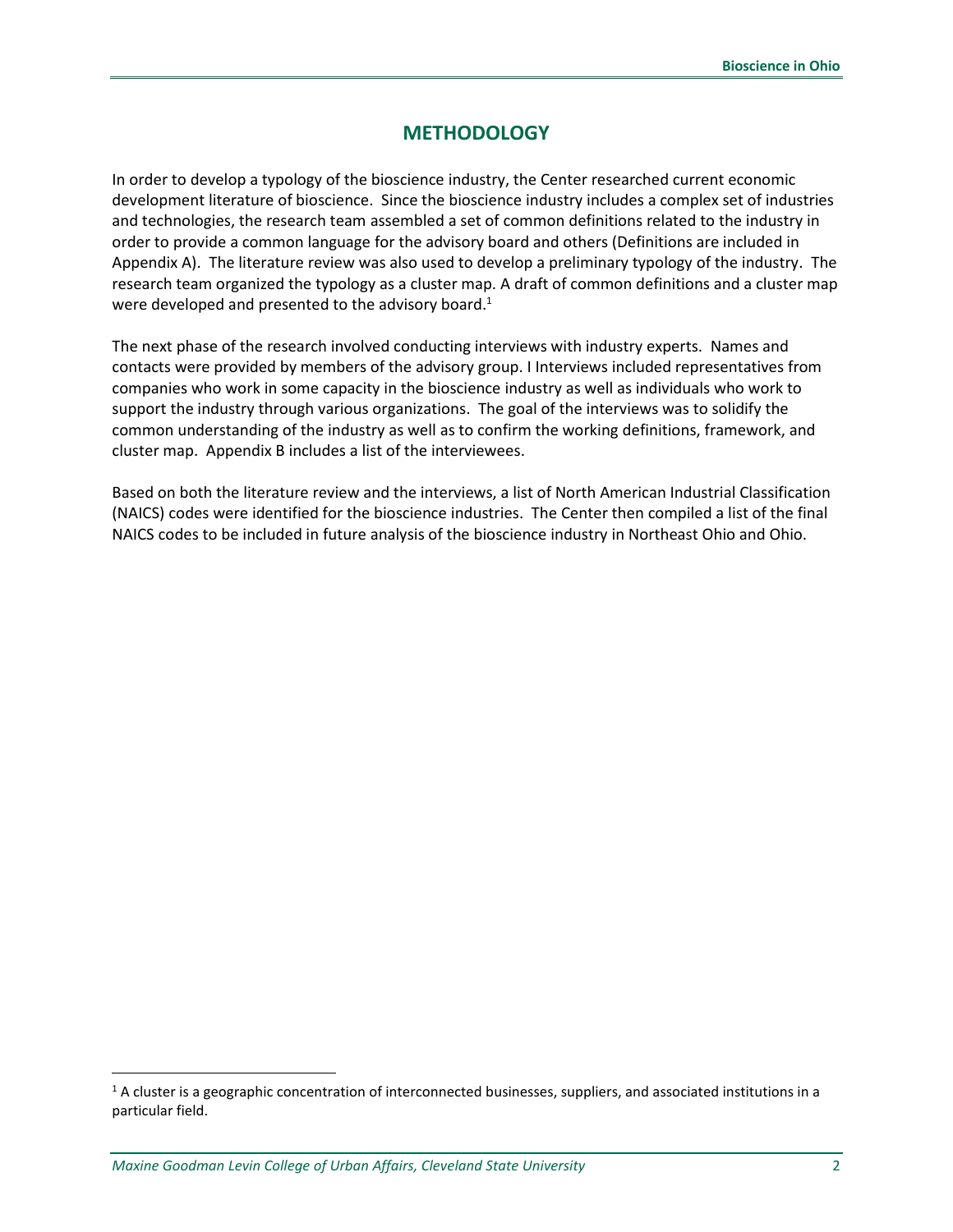# **INVESTIGATING BIOSCIENCE**

#### **BIOSCIENCE FRAMEWORK**

The bioscience cluster is difficult to measure because it crosses over many different industries and involves many players. Additionally, many companies do some or all of their work in bioscience, but because of the nature of their work, they are classified under a broader industry definition that does not relate solely to bioscience. For example, a software company that works only with hospitals would be classified under the software design industry, which includes software work in any type of business.

Gleaned from interviews and meetings with industry experts, a framework of the bioscience cluster is presented below (Figure 1). This framework shows that under the large umbrella term of bioscience, there are three main areas: agriculture bioscience; biohealth; and information technology and services. The biohealth field, which includes pharmaceuticals, medical devices, and consumables and disposables is a key component of innovation in the health care field. Information technology and services are important to both the biohealth and agricultural bioscience, and are thus represented separately in the framework. This study excludes the agricultural bioscience per the recommendations of the advisory board.

#### <span id="page-6-0"></span>**Figure 1: Bioscience Framework**

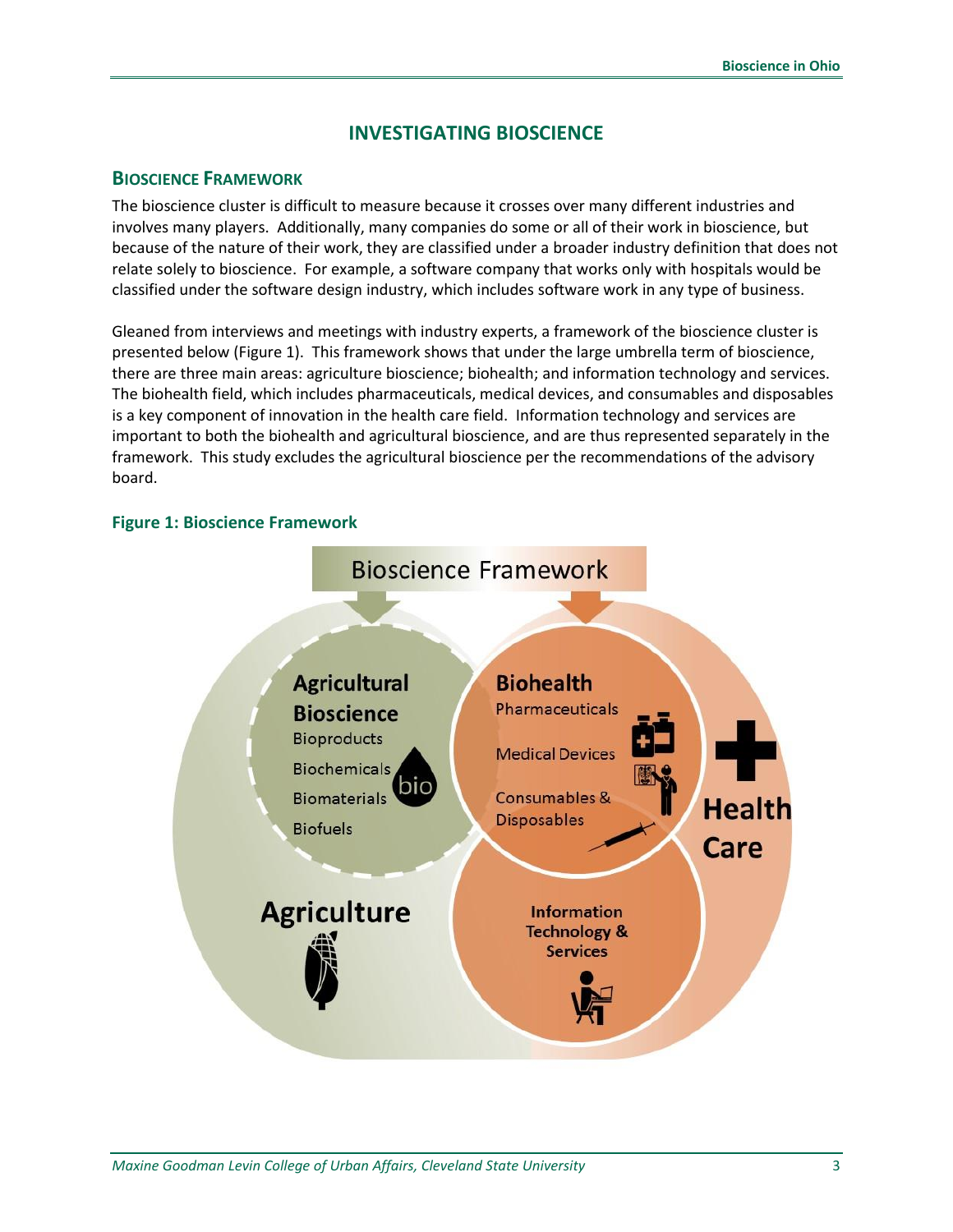## **BIOHEALTH CLUSTER MAP**

The cluster map of the biohealth industry is presented in Figure 2. According to previous studies, including those performed by the Center in earlier years, the agricultural biology section is a key component of the bioscience industry. However, the focus of this present study investigates the intricacies of only the biohealth industry. It is important to note that with the complexities of the industry, one company may fit into more than one category, depending on its overall business or different business lines.

The cluster map shows the inter-related industries and their companies as having five components: Supplier Industries, Biohealth Core/Driver Industries, Downstream Industries, Specialized Infrastructure, and End Users. The left part of the cluster map shows the supplier industries. These are the industries that produce goods and services that are required for the production undertaken by the core biohealth industries. These include research, design, and development; clinical trials; select manufacturing; and enabling information technology. These industries support the core/driver biohealth industries. In Ohio, companies like WIL Research, Parker-Hannifin (which plays a role across different components of biohealth), and Battelle are found in this category.

The core or driver biohealth industries represent the companies whose central business is in biohealth. There are three types of core industries: products, health information technology, and services, each of which has a unique function. The core product industries are those that manufacture goods including drugs and pharmaceuticals, medical equipment and devices, and consumables and disposables. Health information technology includes bioinformatics, electronic medical records, and enterprise resources planning. This category represents the industry-specific software and analysis used in biohealth. Finally, the services category, which includes sterilization, labs, and wellness, offers support to the biohealth industry which is key to its success. Ohio companies considered to be driver biohealth industries in the products category include: Meridian Bioscience, Midmark, Neuros Medical, and Quidel (products). Hyland Software is an example of a health IT company, and Cleveland HeartLab is an example of a company in biohealth services.

The biohealth industry, with its legal and safety requirements, and the necessity of just-in-time delivery requires specialized work around wholesale, distribution, and packaging – known as downstream industries. This group of companies includes those with specific knowledge and capabilities to serve this industry as well as central pharmacy functions. One example is Cardinal Health.

The end users in the biohealth cluster map are as varied as the industry itself. They include health care delivery, long-term care, home health, infusion centers, and retail functions. This group of companies includes all hospitals, clinics, offices of doctors, and retail pharmacies such as Drug Mart.

Underlying the cluster map is a key ingredient that exists in all industries. This is the specialized industry infrastructure which supports the industry and is critical to the continued advancement in innovation, product commercialization, and business growth. This infrastructure plays a key role throughout the supply chain, research, production, dissemination, and use of biohealth products and services. Included in this is area are universities; legal, consulting, and other professional services; claims management; state/local funding and regulation; venture capital (VC), private equity (PE), and other funding sources; professional organizations and societies; and intermediary organizations. This infrastructure includes organizations ranging from the Technology Transfer Office at Case Western Reserve University, BioEnterprise in Northeast Ohio, and BioOhio and REDI Cincinnati.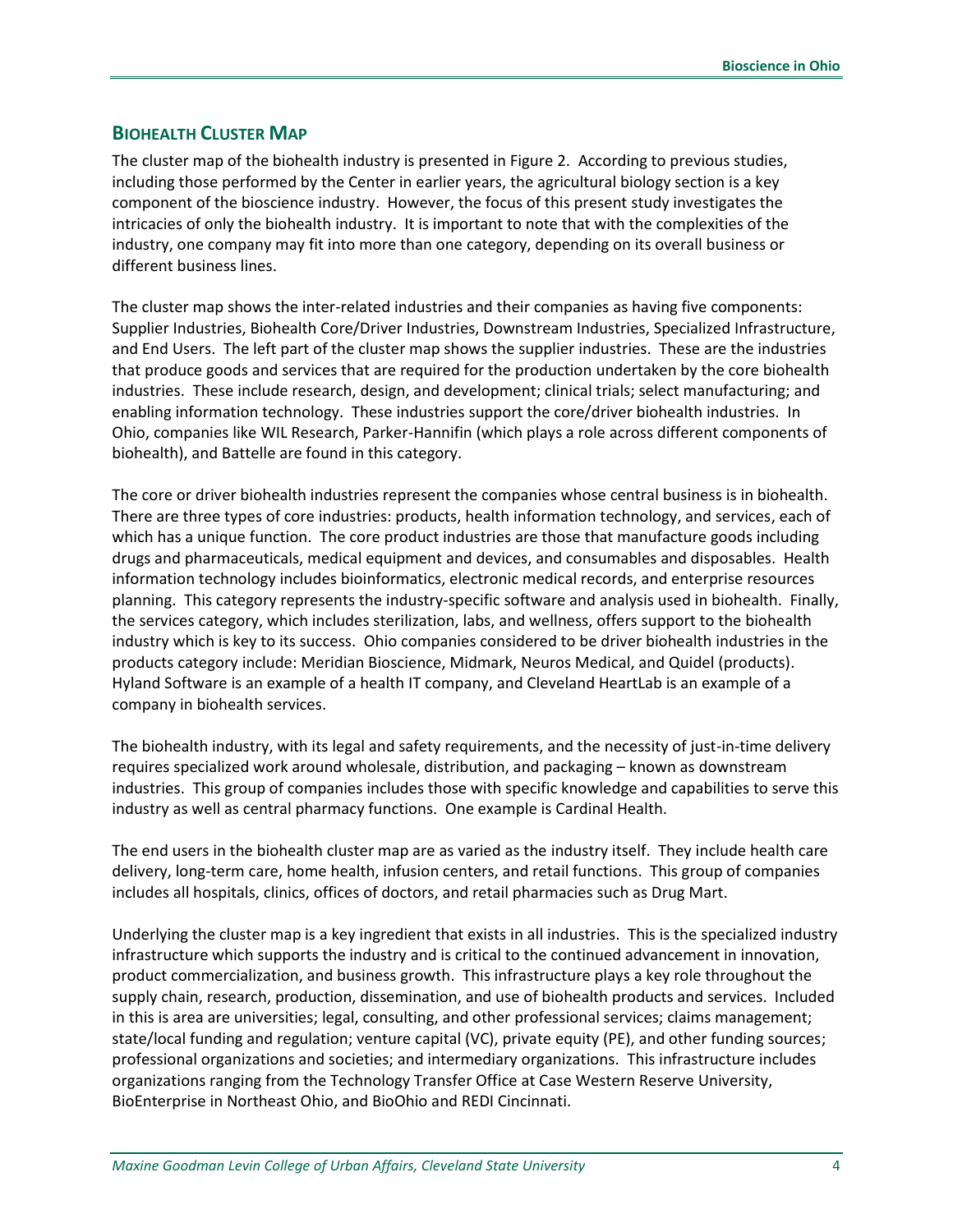The sections that are colored in orange in the cluster map, represent the JobsOhio target biohealth industries. JobsOhio targets companies in these industries for attraction and they span across supplier, core, and downstream industries, as well as claims management, which is part of the specialized infrastructure.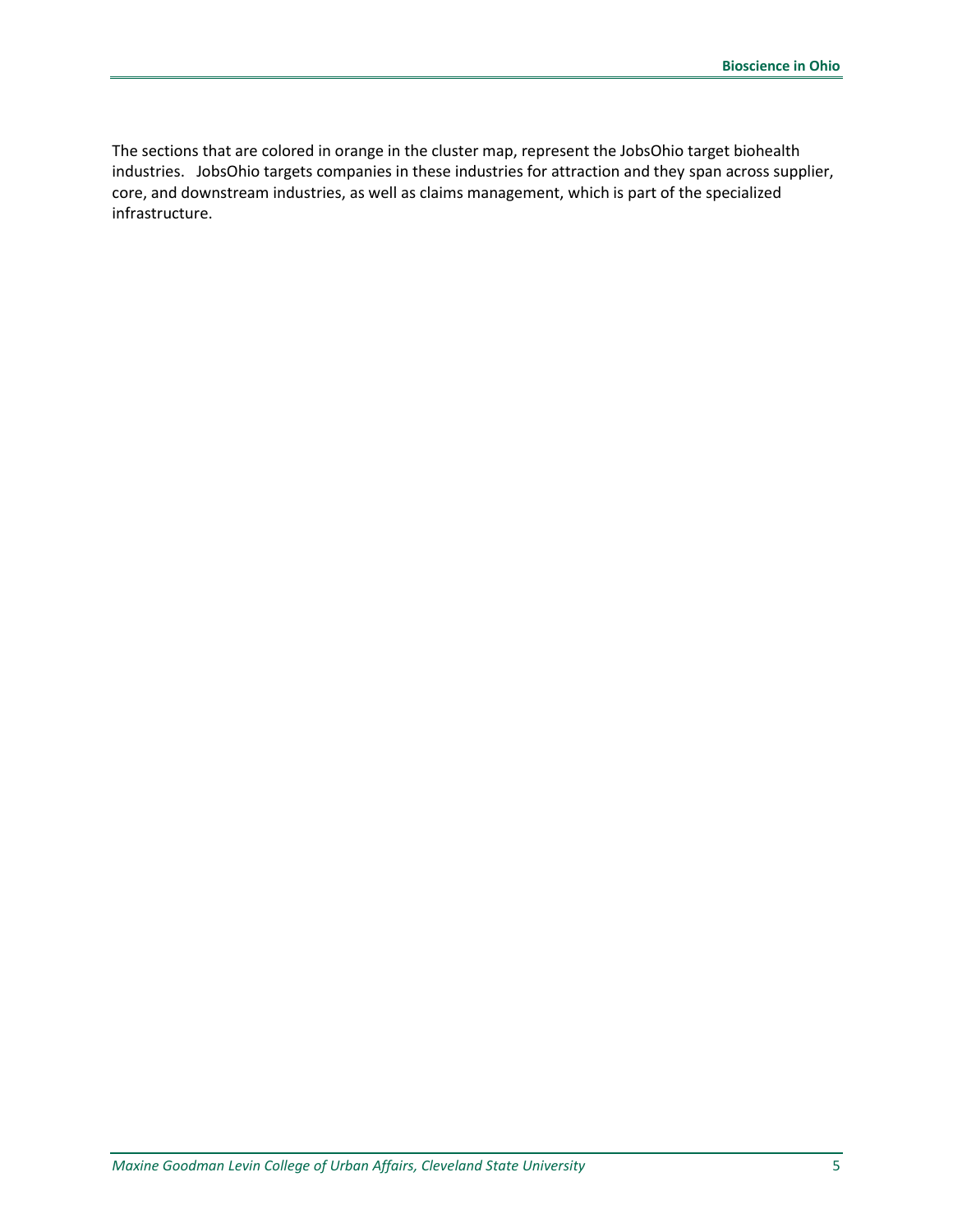

<span id="page-9-0"></span>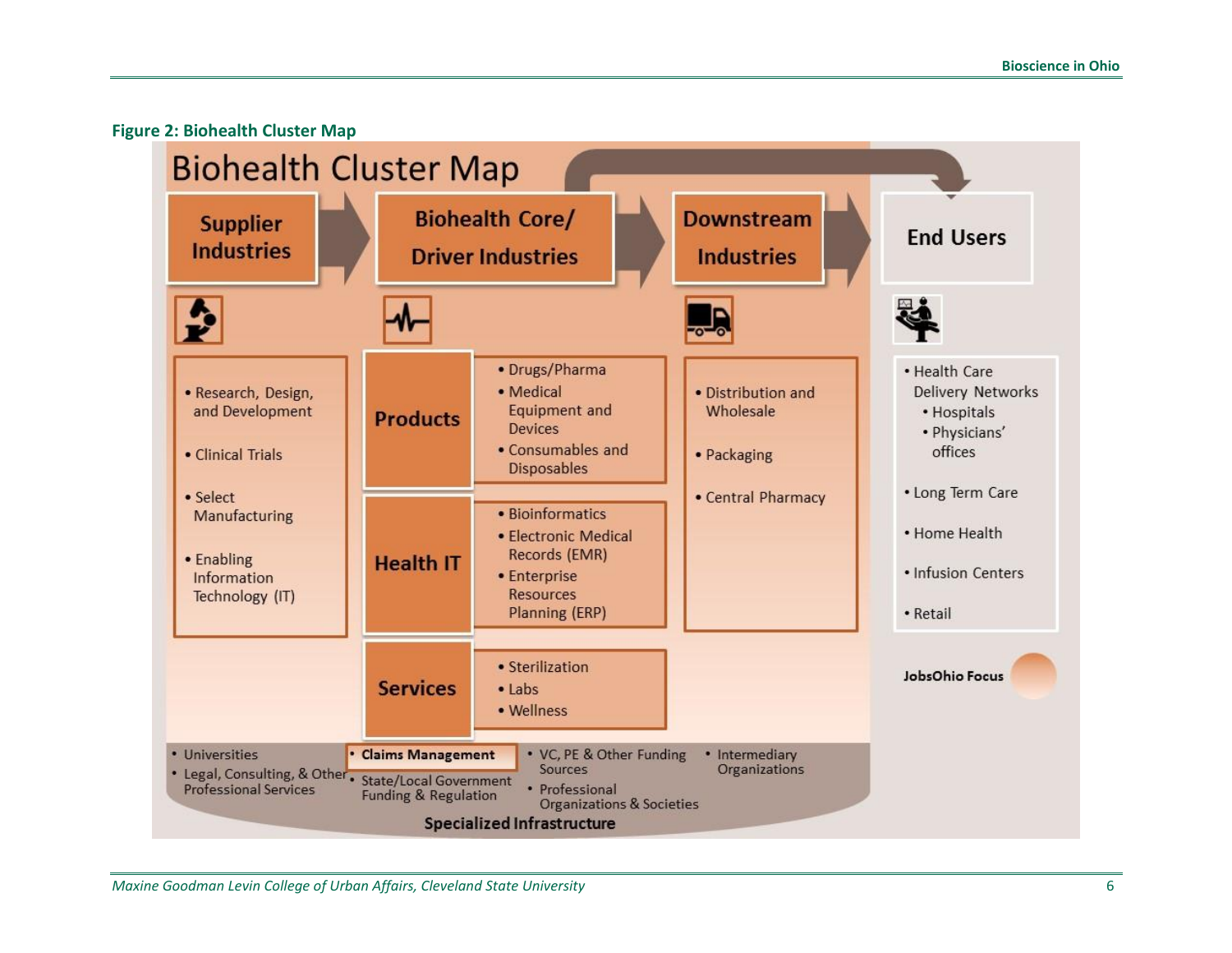# **DEFINITION OF THE BIOHEALTH INDUSTRY**

#### **INDUSTRY DEFINITION**

Because the biohealth industry encompasses so many different industries, it is difficult to measure it. Additionally, many companies that do some work in the biohealth industry are classified under different umbrella industries which is a clear restriction of the following list of industries in the biohealth definition.

For the purposes of this exploration, the following list of industries and their associated North American Industrial Classification System (NAICS) codes are presented. Table 1 presents the supplier industries to the biohealth cluster. This category is split into four subcategories: research, design, and development; clinical trials; select manufacturing; and enabling information technology. Other than the NAICS associated with research, design, and development, the other designations are too broad for any further investigation into what portion of each NAICS is associated with the biohealth industry, which is another limitation to the investigation of the industry using on NAICS codes.

#### <span id="page-10-0"></span>**Table 1: Biohealth Supplier Industries**

| <b>Subcategory</b>                                         | <b>NAICS</b> | <b>NAICS Description</b>                                                                         |  |
|------------------------------------------------------------|--------------|--------------------------------------------------------------------------------------------------|--|
|                                                            | Code         |                                                                                                  |  |
| Research, Design,<br>and Development                       |              |                                                                                                  |  |
|                                                            | 541711       | Research and Development in Biotechnology                                                        |  |
|                                                            | 541712       | Research and Development in the Physical, Engineering, & Life<br>Sciences (except Biotechnology) |  |
| <b>Clinical Trials</b>                                     |              |                                                                                                  |  |
|                                                            | 622110       | <b>General Medical and Surgical Hospitals*</b>                                                   |  |
| <b>Select</b><br><b>Manufacturing</b>                      |              |                                                                                                  |  |
|                                                            | $31 - 33$    | Manufacturing*                                                                                   |  |
| <b>Enabling</b><br><b>Information</b><br><b>Technology</b> |              |                                                                                                  |  |
|                                                            | 511210       | Software Publishers*                                                                             |  |
|                                                            | 541511       | Custom computer programming services*                                                            |  |
|                                                            | 541512       | Computer systems design services*                                                                |  |
|                                                            | 541513       | Computer facilities management services*                                                         |  |
|                                                            | 541519       | Other computer related services*                                                                 |  |

\* Only select companies are biohealth, and thus these subcategories cannot be used to track trends in the biohealth industry.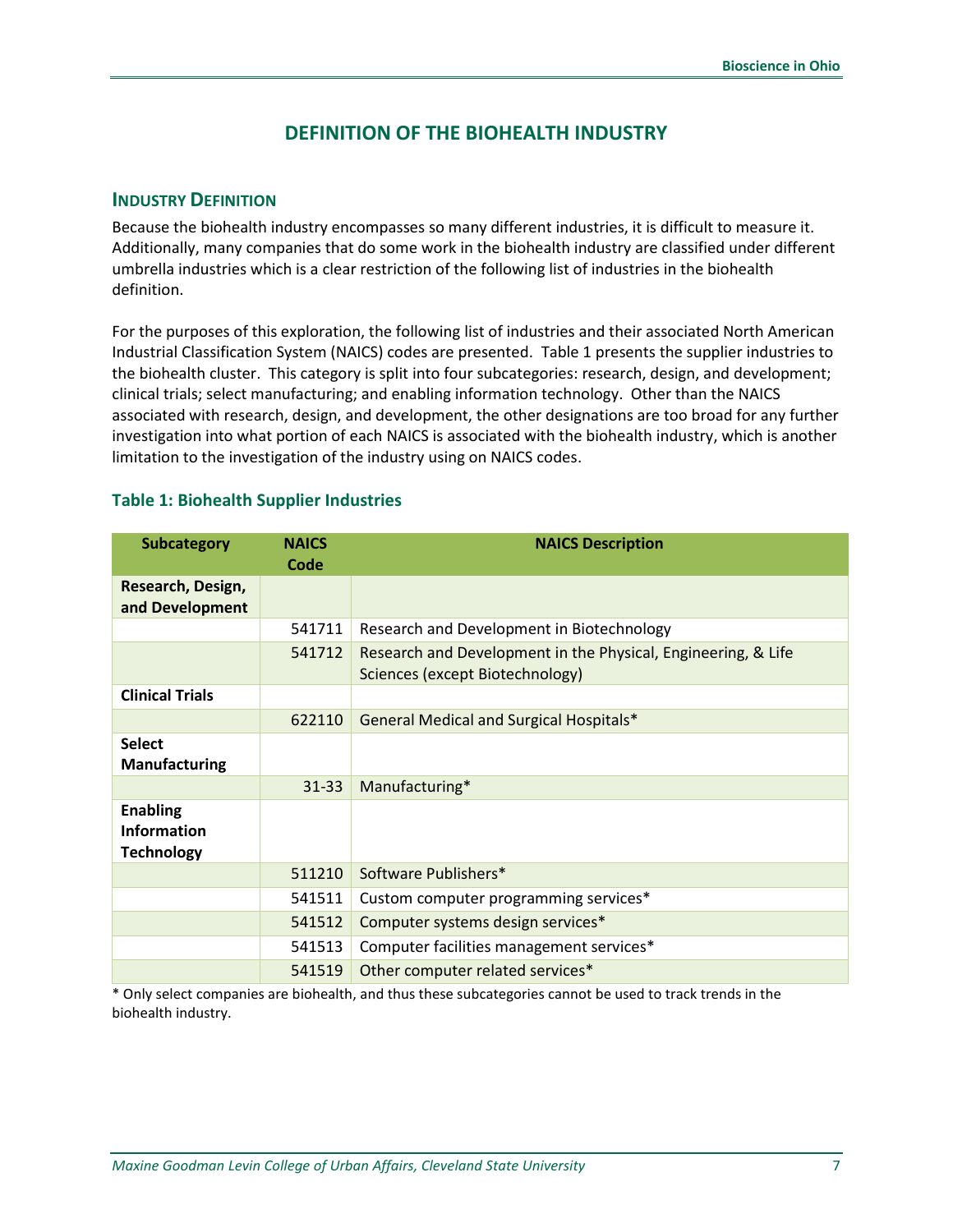The biohealth core/driver industries by NAICS code are presented in Table 2. There are three main categories in the core industries: products, health information technology, and services. All of the NAICS codes in the products and services category can be used to measure the performance of the biohealth industry. However, due to the nature of the information technology industry, these NAICS codes cannot be separated to determine what portion of these industries are related to biohealth.

| <b>Subcategory</b> | <b>NAICS</b><br><b>Code</b> | <b>NAICS Description</b>                                      |  |
|--------------------|-----------------------------|---------------------------------------------------------------|--|
| <b>Products</b>    |                             |                                                               |  |
|                    | 325411                      | <b>Medicinal and Botanical Manufacturing</b>                  |  |
|                    | 325412                      | <b>Pharmaceutical Preparation Manufacturing</b>               |  |
|                    | 325413                      | In-Vitro Diagnostic Substance Manufacturing                   |  |
|                    | 325414                      | Biological Product (except Diagnostic) Manufacturing          |  |
|                    | 333314                      | <b>Optical Instrument and Lens Manufacturing</b>              |  |
|                    | 334510                      | Electromedical and Electrotherapeutic Apparatus Manufacturing |  |
|                    | 334516                      | Analytical Laboratory Instrument Manufacturing                |  |
|                    | 334517                      | <b>Irradiation Apparatus Manufacturing</b>                    |  |
|                    | 339112                      | Surgical and Medical Instrument Manufacturing                 |  |
|                    | 339113                      | <b>Surgical Appliance and Supplies Manufacturing</b>          |  |
|                    | 339114                      | Dental Equipment and Supplies Manufacturing                   |  |
|                    | 339115                      | <b>Ophthalmic Goods Manufacturing</b>                         |  |
|                    | 339116                      | <b>Dental Laboratories</b>                                    |  |
| <b>Health IT</b>   |                             |                                                               |  |
|                    | 511210                      | Software Publishers*                                          |  |
|                    | 541511                      | Custom computer programming services*                         |  |
|                    | 541512                      | Computer systems design services*                             |  |
|                    | 541513                      | Computer facilities management services*                      |  |
|                    | 541519                      | Other computer related services*                              |  |
| <b>Services</b>    |                             |                                                               |  |
|                    | 541380                      | <b>Testing Laboratories</b>                                   |  |
|                    | 621511                      | <b>Medical Laboratories</b>                                   |  |
|                    | 621512                      | <b>Diagnostic Imaging Centers</b>                             |  |

#### <span id="page-11-0"></span>**Table 2: Biohealth Core/Driver Industries**

\* Only select companies are biohealth, and thus these subcategories cannot be used to track trends in the biohealth industry.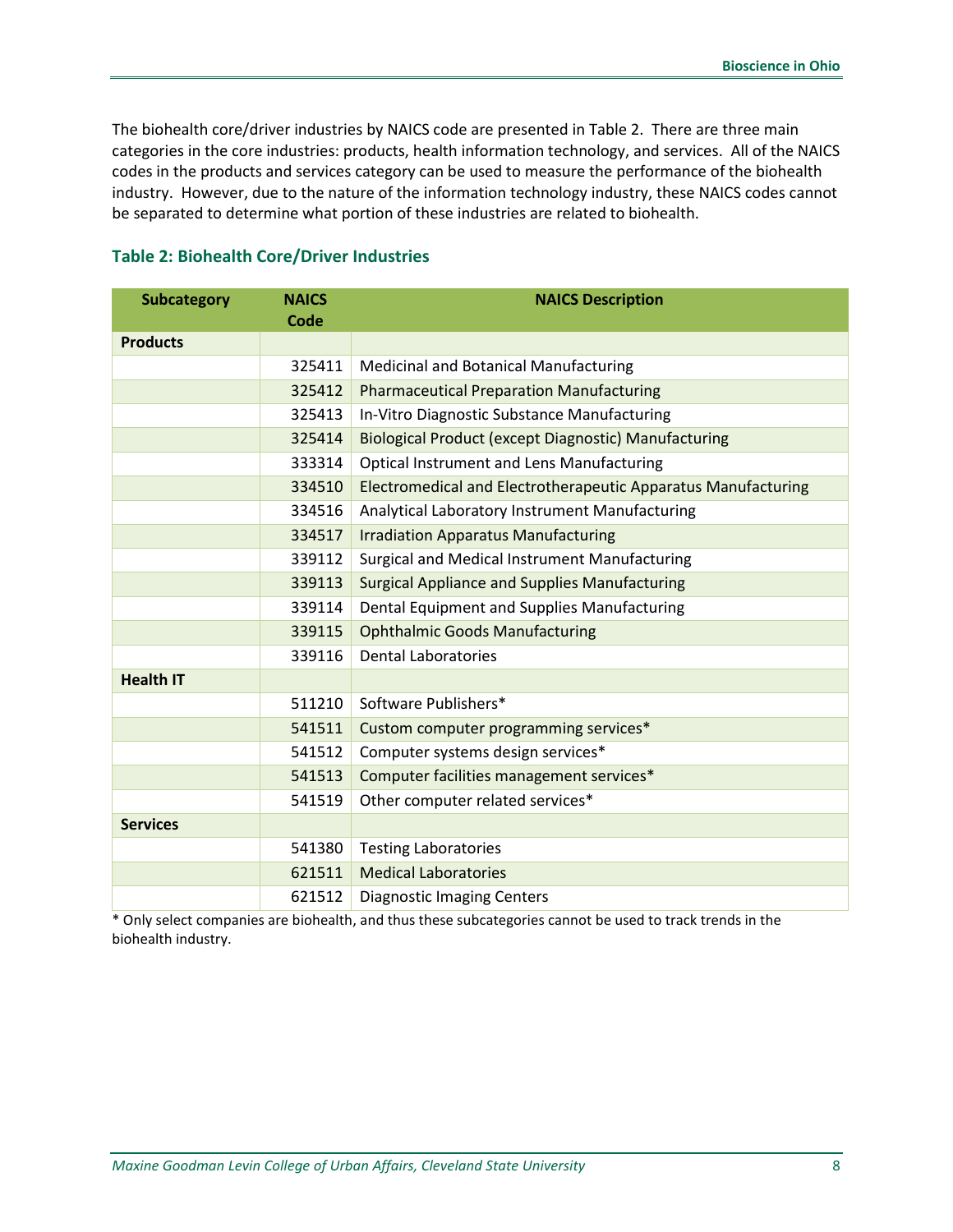Table 3 presents the biohealth downstream industries. These industries are comprised of distribution and wholesale, packaging, and central pharmacy functions. Due to limitations of the data, central pharmacy and distribution and wholesale are combined. In this category, only one NAICS code includes data outside of biohealth (454113 Mail-Order Houses).

| <b>Subcategory</b>                                     | <b>NAICS</b><br>Code | <b>NAICS Description</b>                                                             |  |
|--------------------------------------------------------|----------------------|--------------------------------------------------------------------------------------|--|
| Distribution &<br><b>Wholesale/Central</b><br>Pharmacy |                      |                                                                                      |  |
|                                                        | 423450               | Medical, Dental, and Hospital Equipment and Supplies Merchant<br><b>Wholesalers</b>  |  |
|                                                        | 424210               | Drugs and Druggists' Sundries Merchant Wholesalers                                   |  |
|                                                        | 424910               | Farm Supplies Merchant Wholesalers (not included in original<br>Battelle definition) |  |
|                                                        | 423460               | <b>Ophthalmic Goods Merchant Wholesalers</b>                                         |  |
| Packaging                                              |                      |                                                                                      |  |
|                                                        | 454113               | Mail-Order Houses*                                                                   |  |
|                                                        | 532291               | Home Health Equipment Rental                                                         |  |

#### <span id="page-12-0"></span>**Table 3: Biohealth Downstream Industries**

\* Only select companies are biohealth, and thus these subcategories cannot be used to track trends in the biohealth industry.

Table 4 outlines the end users of the biohealth industry and is divided into five subcategories: health care delivery networks (hospitals and physicians' offices), long term care, home health, infusion centers, and retail. While all but the retail function can be measured, this category represents the overall health care sector and will not be used to measure the specific performance of the biohealth industry.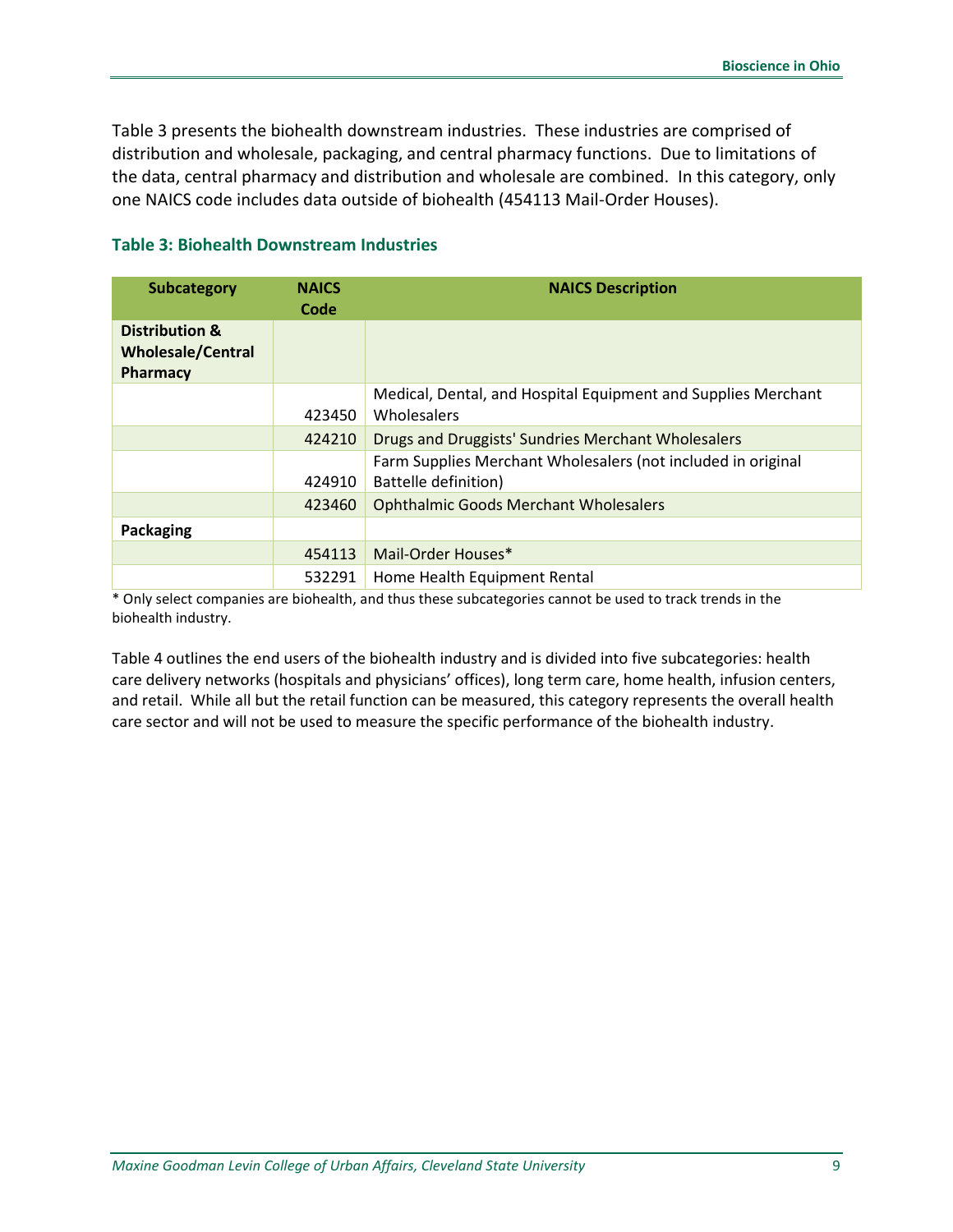#### <span id="page-13-0"></span>**Table 4: Biohealth End Users**

| <b>Subcategory</b>                                            | <b>NAICS</b><br><b>Code</b> | <b>NAICS Description</b>                      |  |
|---------------------------------------------------------------|-----------------------------|-----------------------------------------------|--|
| <b>Health Care</b><br><b>Delivery: Hospitals</b>              |                             |                                               |  |
|                                                               | 622110                      | General medical and surgical hospitals        |  |
|                                                               | 622210                      | Psychiatric and substance abuse hospitals     |  |
|                                                               | 622310                      | Other hospitals                               |  |
|                                                               | 621420                      | Outpatient mental health centers              |  |
| 621491                                                        |                             | <b>HMO</b> medical centers                    |  |
|                                                               | 621492                      | Kidney dialysis centers                       |  |
|                                                               | 621493                      | Freestanding emergency medical centers        |  |
|                                                               | 621498                      | All other outpatient care centers             |  |
|                                                               | 621991                      | Blood and organ banks                         |  |
|                                                               | 621999                      | Miscellaneous ambulatory health care services |  |
| <b>Health Care</b><br>Delivery:<br><b>Physicians' Offices</b> |                             |                                               |  |
|                                                               | 621111                      | Offices of physicians, except mental health   |  |
|                                                               | 621112                      | Offices of mental health physicians           |  |
|                                                               | 621210                      | <b>Offices of dentists</b>                    |  |
|                                                               | 621310                      | Offices of chiropractors                      |  |
|                                                               | 621320                      | <b>Offices of optometrists</b>                |  |
|                                                               | 621330                      | Offices of mental health practitioners        |  |
|                                                               | 621340                      | Offices of specialty therapists               |  |
|                                                               | 621391                      | Offices of podiatrists                        |  |
|                                                               | 621399                      | Offices of miscellaneous health practitioners |  |
|                                                               | 621410                      | Family planning centers                       |  |
| <b>Long Term Care</b>                                         |                             |                                               |  |
|                                                               | 623110                      | Nursing care facilities                       |  |
|                                                               | 623210                      | <b>Residential disability facilities</b>      |  |
|                                                               | 623220                      | Residential mental and substance abuse care   |  |
|                                                               | 623311                      | Continuing care retirement communities        |  |
| <b>Home Health</b>                                            |                             |                                               |  |
|                                                               | 621610                      | Home health care services                     |  |
|                                                               | 621910                      | Ambulance services                            |  |
| <b>Infusion Centers</b>                                       |                             |                                               |  |
|                                                               | 621498                      | All Other Outpatient Care Centers             |  |
| <b>Retail</b>                                                 |                             |                                               |  |
|                                                               | 446110                      | Pharmacies and drug stores*                   |  |

\* Only select companies are biohealth, and thus these subcategories cannot be used to track trends in the biohealth industry.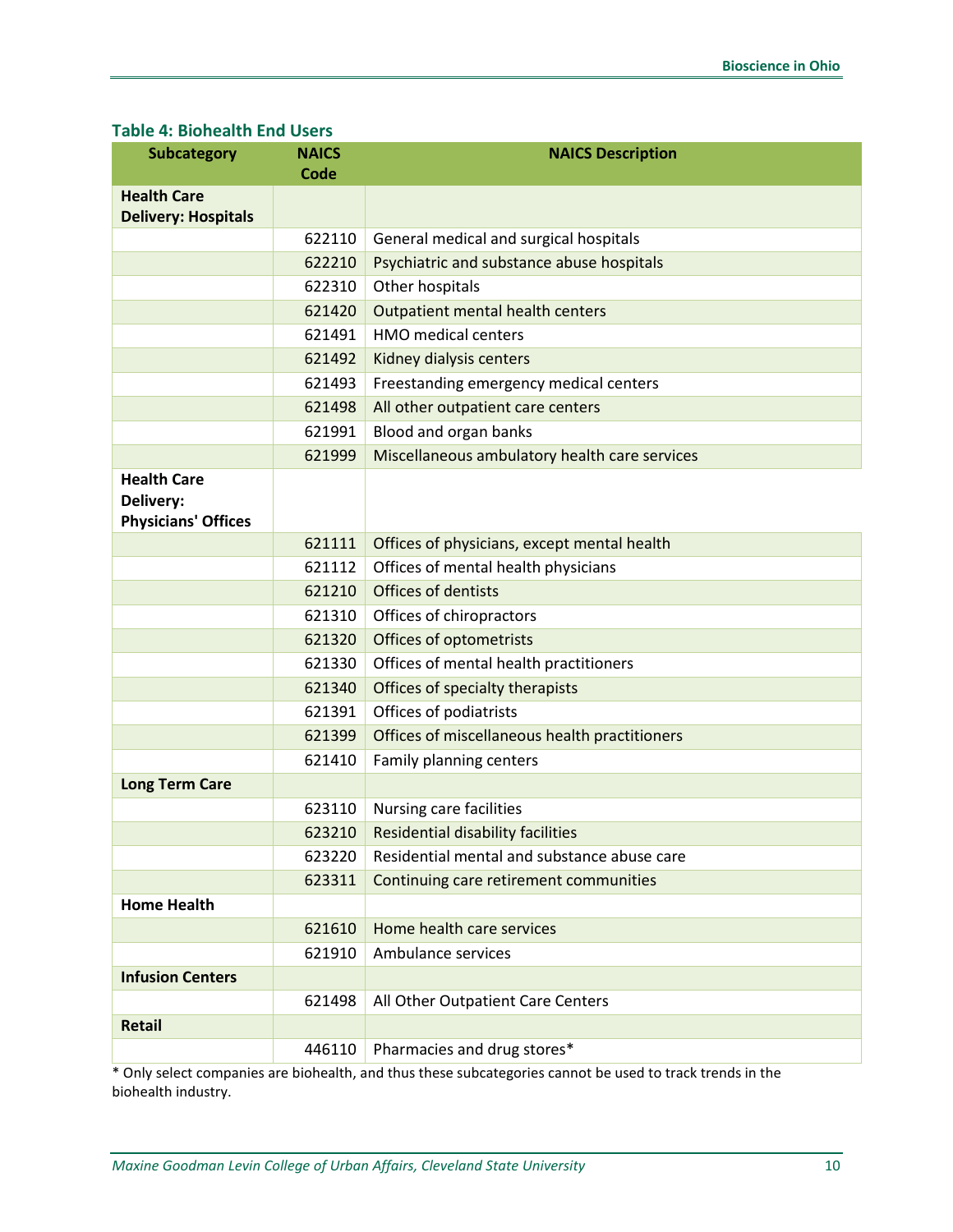Finally, Table 5 presents the specialized infrastructure of the biohealth industry. This category includes seven subcategories: universities; legal, consultants, and other professional services; claims management; state/local government funding and regulation; venture capital, private equity, and other funding sources; professional organizations and societies; and intermediary organizations. These specialized services are crucial to biohealth as they provide support to the entire industry. However, because of the nature of these industries, the portion of work that each has in biohealth cannot be determined from the data.

<span id="page-14-0"></span>

| <b>Table 5: Biohealth Specialized Infrastructure</b> |  |
|------------------------------------------------------|--|
|                                                      |  |

| <b>Subcategory</b>     | <b>NAICS</b><br><b>Code</b> | <b>NAICS Description</b>                                   |  |
|------------------------|-----------------------------|------------------------------------------------------------|--|
| <b>Universities</b>    |                             |                                                            |  |
|                        | 611310                      | Colleges and universities*                                 |  |
| Legal, Consultants,    |                             |                                                            |  |
| and Other              |                             |                                                            |  |
| Professional           |                             |                                                            |  |
| <b>Services</b>        |                             |                                                            |  |
|                        | 541110                      | Offices of Lawyers*                                        |  |
|                        | 541211                      | Offices of certified public accountants*                   |  |
|                        | 541310                      | Architectural services*                                    |  |
|                        | 541330                      | Engineering services*                                      |  |
|                        | 541360                      | Geophysical surveying and mapping services*                |  |
|                        | 541420                      | Industrial design services*                                |  |
|                        | 541430                      | Graphic design services*                                   |  |
|                        | 541490                      | Other specialized design services*                         |  |
|                        | 541611                      | Administrative management consulting services*             |  |
|                        | 541612                      | Human resources consulting services*                       |  |
|                        | 541613                      | Marketing consulting services*                             |  |
|                        | 541618                      | Other management consulting services*                      |  |
|                        | 541620                      | Environmental consulting services*                         |  |
|                        | 541690                      | Other technical consulting services*                       |  |
| <b>Claims</b>          |                             |                                                            |  |
| Management             | 524291                      | Claims Adjusting*                                          |  |
|                        | 524292                      | Third Party Administration of Insurance and Pension Funds* |  |
| <b>State and Local</b> |                             |                                                            |  |
| <b>Government</b>      |                             |                                                            |  |
| <b>Funding &amp;</b>   |                             |                                                            |  |
| <b>Regulation</b>      |                             |                                                            |  |
|                        | 921190                      | Other general government support*                          |  |
|                        | 923120                      | Administration of public health programs                   |  |
|                        | 924110                      | Air, water, and waste program administration*              |  |
|                        | 926110                      | Administration of general economic programs*               |  |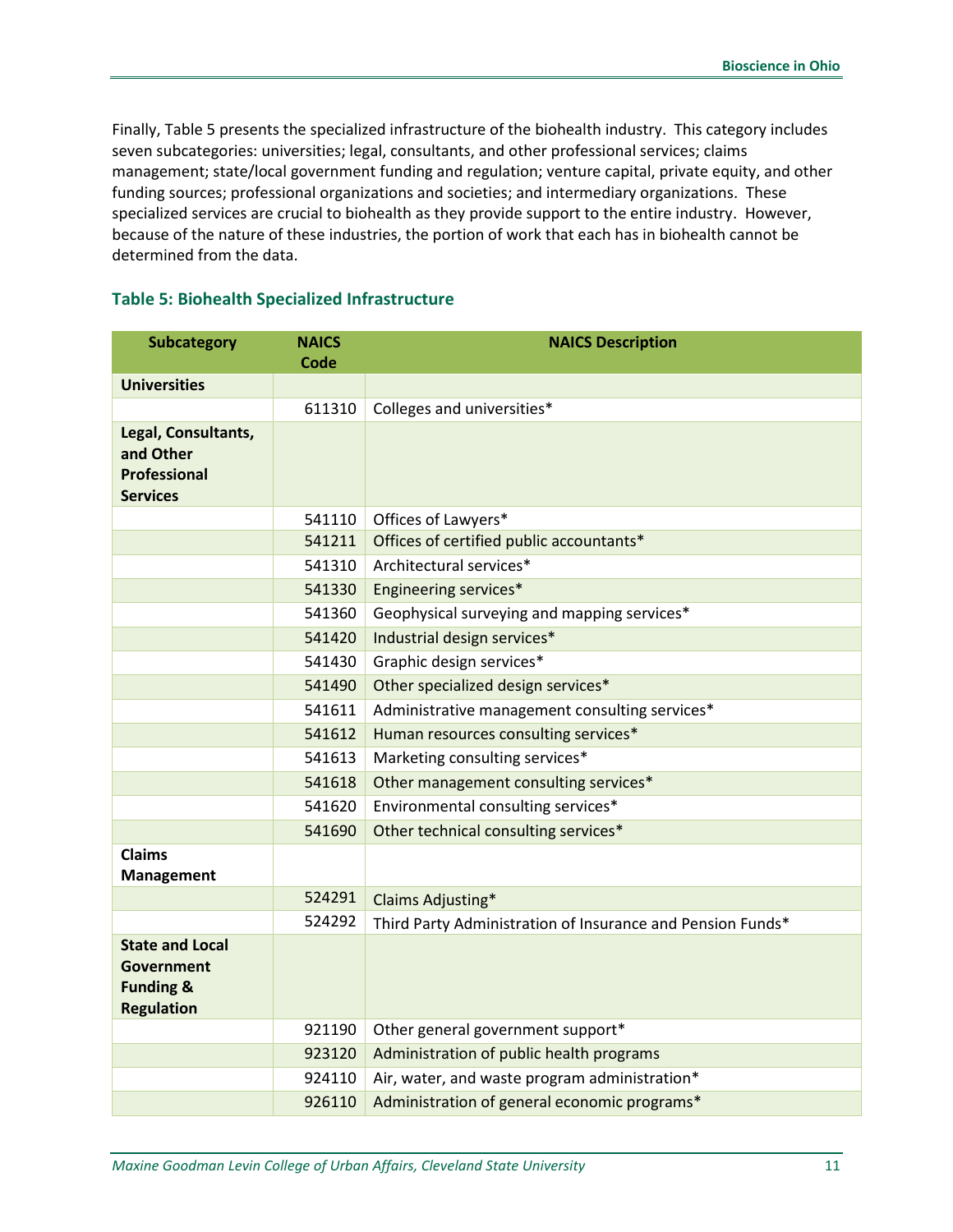|                                                                                           | 926140 | Agricultural market and commodity regulation* |  |  |
|-------------------------------------------------------------------------------------------|--------|-----------------------------------------------|--|--|
|                                                                                           | 926150 | Licensing and regulating commercial sectors*  |  |  |
| Venture Capital,<br><b>Private Equity &amp;</b><br><b>Other Funding</b><br><b>Sources</b> |        |                                               |  |  |
|                                                                                           | 523910 | Miscellaneous Intermediation*                 |  |  |
| Professional<br><b>Organizations and</b><br><b>Societies</b>                              |        |                                               |  |  |
|                                                                                           | 813920 | Professional organizations*                   |  |  |
| Intermediary<br><b>Organizations</b>                                                      |        |                                               |  |  |
|                                                                                           | 813910 | Business associations*                        |  |  |
|                                                                                           |        |                                               |  |  |

\* Only select companies are biohealth, and thus these subcategories cannot be used to track trends in the biohealth industry.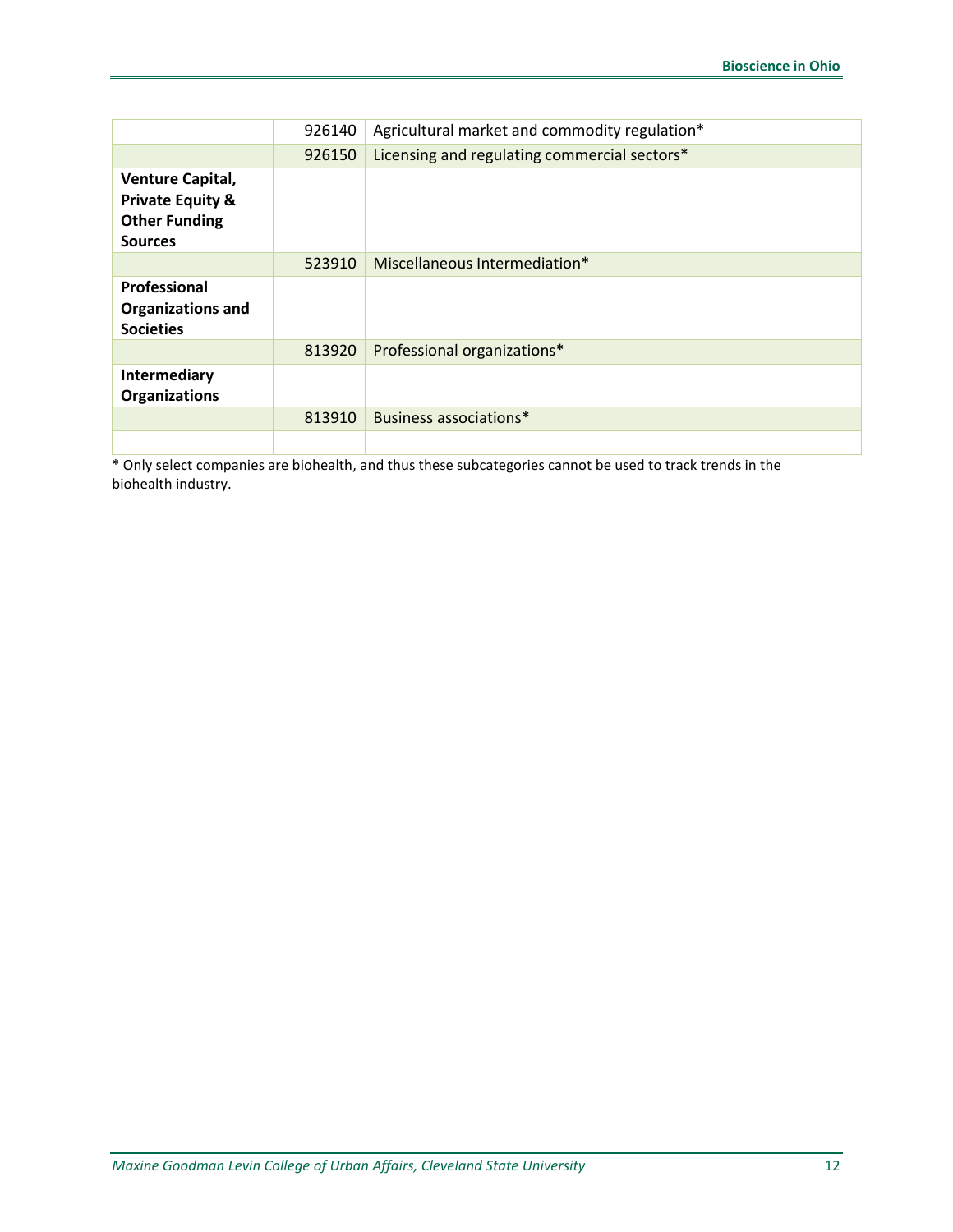## **CURRENT JOBSOHIO DEFINITION**

JobsOhio, the state's private, nonprofit organization that promotes jobs creation and economic development, has chosen the biohealth cluster as one of their target industries on which to concentrate their attraction and retention. JobsOhio is currently defining biohealth to include two categories, pharmaceuticals and therapeutics and medical device and equipment manufacturing, for a total of 12 NAICS codes (Table 6).

#### <span id="page-16-0"></span>**Table 6: JobsOhio Biohealth NAICS Definition**

| <b>Group</b>                                                            | <b>NAICS</b> | <b>NAICS Description</b>                                      |  |  |
|-------------------------------------------------------------------------|--------------|---------------------------------------------------------------|--|--|
| <b>Pharmaceuticals</b><br>& Therapeutics                                |              |                                                               |  |  |
|                                                                         | 325411       | <b>Medicinal and Botanical Manufacturing</b>                  |  |  |
|                                                                         | 325412       | <b>Pharmaceutical Preparation Manufacturing</b>               |  |  |
|                                                                         | 325413       | In-Vitro Diagnostic Substance Manufacturing                   |  |  |
|                                                                         | 325414       | Biological Product (except Diagnostic) Manufacturing          |  |  |
| <b>Medical Device &amp;</b><br><b>Equipment</b><br><b>Manufacturing</b> |              |                                                               |  |  |
|                                                                         | 334510       | Electromedical and Electrotherapeutic Apparatus Manufacturing |  |  |
|                                                                         | 334516       | Analytical Laboratory Instrument Manufacturing                |  |  |
|                                                                         | 334517       | <b>Irradiation Apparatus Manufacturing</b>                    |  |  |
|                                                                         | 339112       | Surgical and Medical Instrument Manufacturing                 |  |  |
|                                                                         | 339113       | <b>Surgical Appliance and Supplies Manufacturing</b>          |  |  |
|                                                                         | 339114       | Dental Equipment and Supplies Manufacturing                   |  |  |
|                                                                         | 339115       | <b>Ophthalmic Goods Manufacturing</b>                         |  |  |
|                                                                         | 339116       | <b>Dental Laboratories</b>                                    |  |  |

#### **BIOHEALTH DEFINITION**

Table 7 presents the culmination of this research in terms of what can be measured by NAICS code to analyze the scale of the biohealth industry. This list includes 23 NAICS codes which fall within the spectrum of the biohealth industry.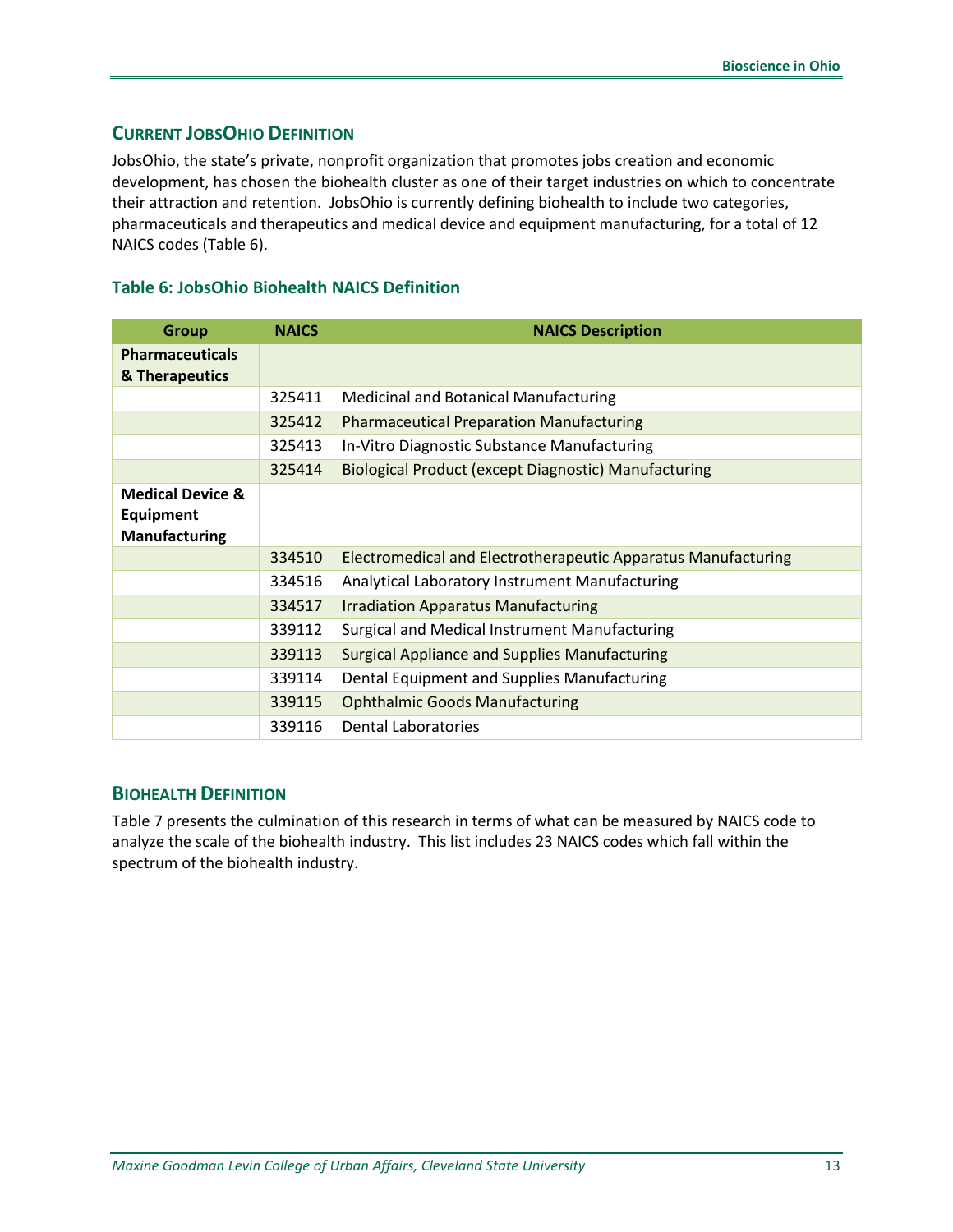# <span id="page-17-0"></span>**Table 7: Biohealth NAICS Definition**

| <b>Group</b>                    | <b>Name</b>                                     | <b>NAICS</b> | <b>NAICS Description</b>                                                             |
|---------------------------------|-------------------------------------------------|--------------|--------------------------------------------------------------------------------------|
| <b>Supplier</b>                 | Research,                                       |              |                                                                                      |
|                                 | Design, and<br>Development                      |              |                                                                                      |
|                                 |                                                 | 541711       | Research and Development in Biotechnology                                            |
|                                 |                                                 | 541712       | Research and Development in the Physical, Engineering, &                             |
|                                 |                                                 |              | Life Sciences (except Biotechnology)                                                 |
| Core                            | Products                                        |              |                                                                                      |
|                                 |                                                 | 325411       | <b>Medicinal and Botanical Manufacturing</b>                                         |
|                                 |                                                 | 325412       | <b>Pharmaceutical Preparation Manufacturing</b>                                      |
|                                 |                                                 | 325413       | In-Vitro Diagnostic Substance Manufacturing                                          |
|                                 |                                                 | 325414       | Biological Product (except Diagnostic) Manufacturing                                 |
|                                 |                                                 | 333314       | <b>Optical Instrument and Lens Manufacturing</b>                                     |
|                                 |                                                 | 334510       | Electromedical and Electrotherapeutic Apparatus<br>Manufacturing                     |
|                                 |                                                 | 334516       | Analytical Laboratory Instrument Manufacturing                                       |
|                                 |                                                 | 334517       | <b>Irradiation Apparatus Manufacturing</b>                                           |
|                                 |                                                 | 339112       | <b>Surgical and Medical Instrument Manufacturing</b>                                 |
|                                 |                                                 | 339113       | Surgical Appliance and Supplies Manufacturing                                        |
|                                 |                                                 | 339114       | <b>Dental Equipment and Supplies Manufacturing</b>                                   |
|                                 |                                                 | 339115       | <b>Ophthalmic Goods Manufacturing</b>                                                |
|                                 |                                                 | 339116       | <b>Dental Laboratories</b>                                                           |
| Core                            | <b>Services</b>                                 |              |                                                                                      |
|                                 |                                                 | 541380       | <b>Testing Laboratories</b>                                                          |
|                                 |                                                 | 621511       | <b>Medical Laboratories</b>                                                          |
|                                 |                                                 | 621512       | <b>Diagnostic Imaging Centers</b>                                                    |
| Downstream<br><b>Industries</b> | Wholesale &<br>Distribution/Central<br>Pharmacy |              |                                                                                      |
|                                 |                                                 | 423450       | Medical, Dental, and Hospital Equipment and Supplies<br><b>Merchant Wholesalers</b>  |
|                                 |                                                 | 424210       | Drugs and Druggists' Sundries Merchant Wholesalers                                   |
|                                 |                                                 | 424910       | Farm Supplies Merchant Wholesalers (not included in<br>original Battelle definition) |
|                                 |                                                 | 423460       | <b>Ophthalmic Goods Merchant Wholesalers</b>                                         |
|                                 | Packaging                                       |              |                                                                                      |
|                                 |                                                 | 532291       | Home Health Equipment Rental                                                         |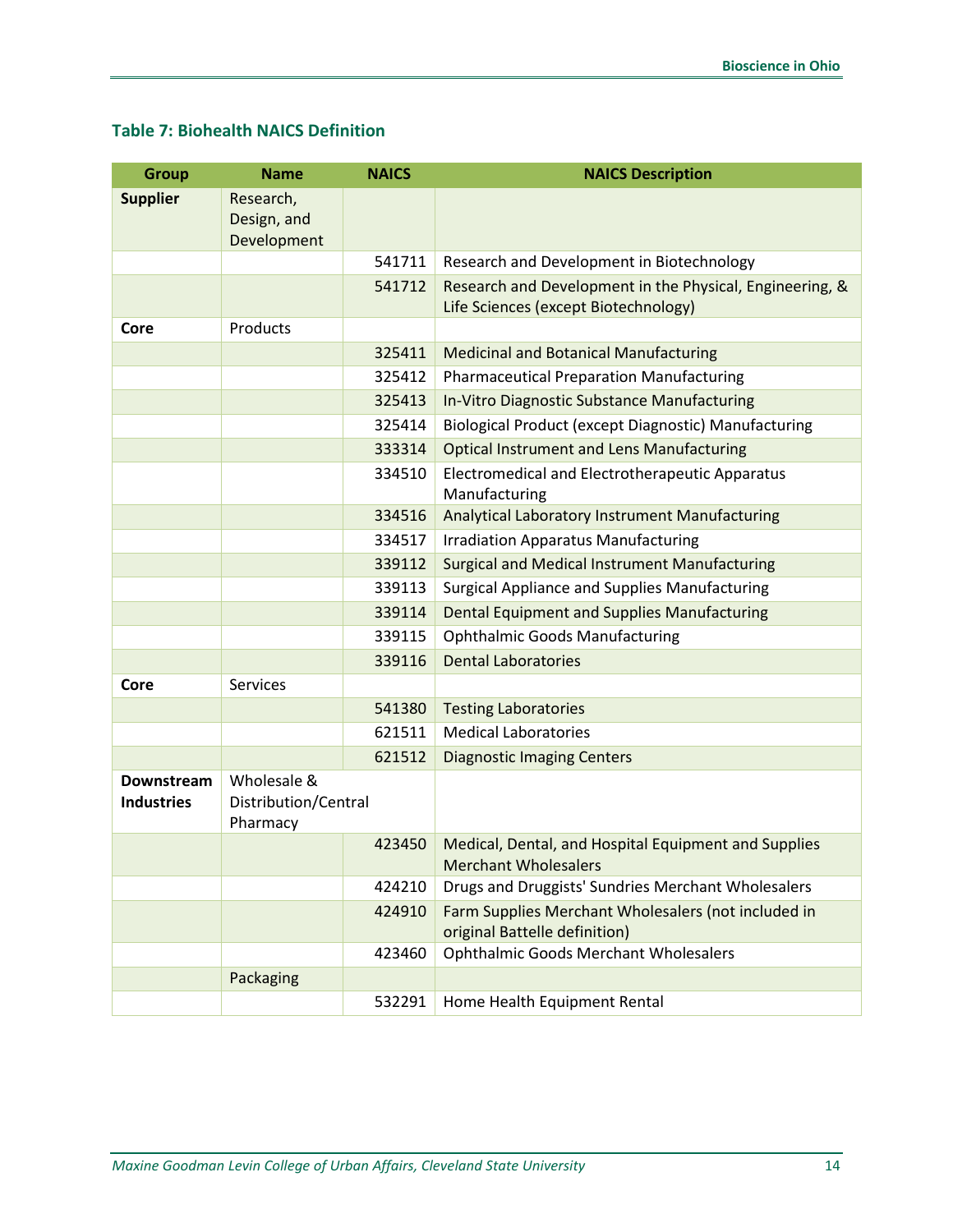# **CURRENT THEMES IN BIOSCIENCE**

A key piece of this study involved interviews with twelve industry experts from around the state of Ohio. The interviewees included business owners, managers, researchers, and nonprofit advocates. They represented manufacturing, construction, research, education, and information technology. The goal of the interviews was to assist in the development of the bioscience typology. Interviewees were asked about their company and how it fits into the bioscience industry, their supplier industries and the industries that buy from them, the infrastructure in place in Ohio to support bioscience, the current trends in workforce, and the future of the industry. They were also asked to review the Bioscience Framework and the Biohealth Cluster Map (presented earlier) for validity and to ensure that their company fits into the models. The next sections outline some key themes that emerged from the interviews.

#### **DEFINING THE INDUSTRY**

One of the key issues facing any analysis of the bioscience industry is the terminology. Therefore, the first topic researched through the literature review and the interviews was the definition of the industry and the different terminology used by different researchers and others working in this area. The term "bioscience" is defined clearly by Battelle/BIO in their study on the industry in the United States and by state:

> **Bioscience** applies knowledge of the way which plants, animals, and humans function with the goal of developing new treatments, therapies, and processes and involves a grouping of diverse industries with a common link – the application of biological scientific knowledge.<sup>2</sup>

**Life science** has been defined as "…a diverse and robust industry from pharmaceuticals to medical devices to agricultural biotech, laboratories, and health information technology enterprises."<sup>3</sup> Another study described life science as including three industries: healthcare delivery, medical manufacturing, and bioscience/biotechnology.<sup>4</sup> Finally, life sciences has been categorized not so much as an industry, but as a term used to capture companies that are focused on life processes.<sup>5</sup> Life sciences was described as dealing with only human issues including the health and diagnosis of problems, while bioscience encompasses the human, animal, and plant arenas.

**Biohealth** is a subset of bioscience but is often used synonymously with the term. It is defined as a cluster of industries including biotechnology, biopharma, medical devices, healthcare services, health IT, e-health, mobile health, electronic medical records, health informatics, and biohealth cyber security.<sup>6</sup>

**Agricultural biology**, involves bio-based raw material production on farms, in aquaculture and forests, in the conversion of that raw material into useable feedstocks, and feedstock use for food and health

<sup>2</sup> Battelle/BIO, State Bioscience Industry Development, 2012.

<sup>3</sup> BioCrossroads, 2013 Annual Report, 2013

<sup>4</sup> ProDev Associates, Enhancing the Supply Chaing of Workers to Bioscience, 2005

<sup>5</sup> New Jersey Department of Labor & Workforce Development, New Jersey's Biopharaceutical Life Sciences Cluster, 2013

<sup>6</sup> Economic Alliance of Greater Baltimore, BioHealth in Greater Baltimore: a State of the Market Report, 2013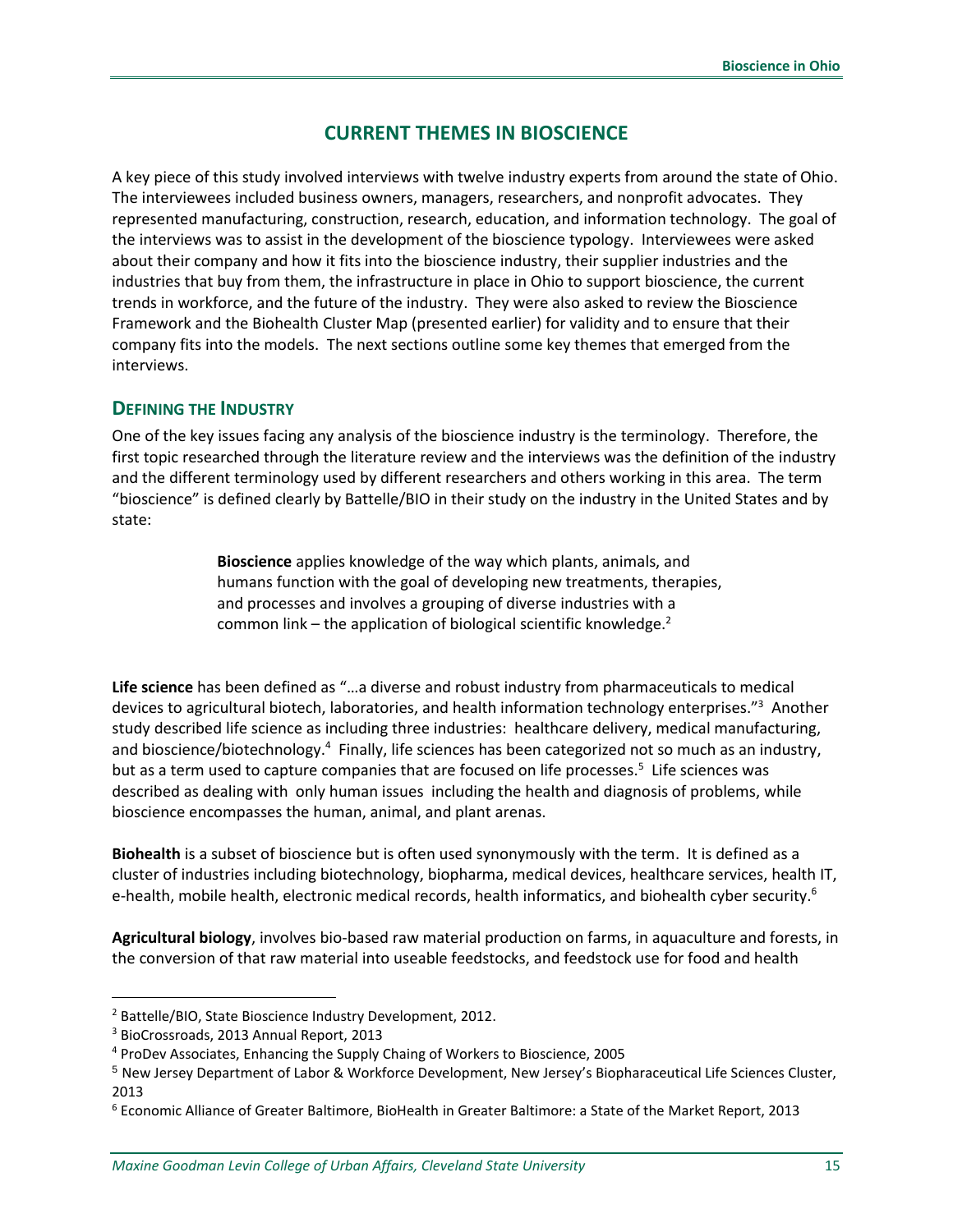goods production, biofuel and energy production, and biomaterials production.<sup>7</sup> This term implies a focus on agriculture and food production.

## **THE ADVANTAGES OF OHIO**

Interviewees described several advantages for the state to continue and grow its bioscience industry. These include quality of life in Ohio and ability to hire talent from outside the state, the Ohio Third Frontier Program, the strong manufacturing base that supplies the industry, university and hospital research and development, and the existence of large hospitals and several big companies.

Interviewees noted that one of the key ingredients in a successful venture is the Ohio workforce . Cooperation with colleges and technical schools is important for a specialized workforce, although some interviewees said that Ohio is sometimes lacking in engineering talent. Although it is currently a buyer's market in terms of hiring within the state, Ohio bioscience companies are having no trouble hiring and attracting talent from outside the Buckeye state. Additionally, one interviewee mentioned that in the past few years, it has become easier to attract talent to Northeast Ohio as people are taking note of the improvements and regional amenities.

Finances are always a consideration. The Ohio Third Frontier Program, a \$2.1 billion technology-based economic development initiative led by the state, was mentioned by interviewees as a great vehicle to grow the bioscience industry.<sup>8</sup> Northeast Ohio companies received almost \$42.3 million in awards in 2014, over half of the statewide allocation.<sup>9</sup> Other than this fund, however, interviewees felt that finding pre-seed and venture capital money was difficult for states and regions located between the two coasts of the country.

Ohio's manufacturing and research and development history and current strength were mentioned as key components to success. Close proximity to necessary parts of the supply chain is critical in the industry, as is the central location of the state which allows for the LEED certification that accounts for the close proximity of suppliers. Additionally, the infrastructure that supports the industry, including universities, hospitals, government, capital, consultants, professional organizations, and intermediaries, was noted as being wonderful but underutilized. This infrastructure helps to connect Ohio companies to each other, which is useful for creating networks and new business opportunities.

Ohio has unique assets that benefit the bioscience industry. Not only is the state home to popular brands like Invacare and Gojo, but the worldwide brand of the Cleveland Clinic brings a certain notoriety to work done here. Coupling this with the aforementioned assets, Ohio is uniquely poised to take advantage of new research, development, and manufacturing in the bioscience industry. The Brookings Institution took note of this recently when they highlighted Cleveland's Health Tech Corridor as an "innovation district" which they believe are "areas where leading-edge anchor institutions and companies cluster and connect with start-ups, business incubators, and accelerators. They are physically

<sup>7</sup> Bush Consulting Group, Defining Northeast Ohio Cluster Opportunities in the Ag-Bioscience Sector, 2013

<sup>&</sup>lt;sup>8</sup> Ohio Third Frontier, http://development.ohio.gov/bs\_thirdfrontier/

 $9$  12 Northeast Ohio companies win \$42.3 million from Ohio Third Frontier,

http://www.cleveland.com/business/index.ssf/2014/06/12\_northeast\_ohio\_companies\_win\_423\_million\_from\_o hio\_third\_frontier.html#incart\_river\_default, 6/12/14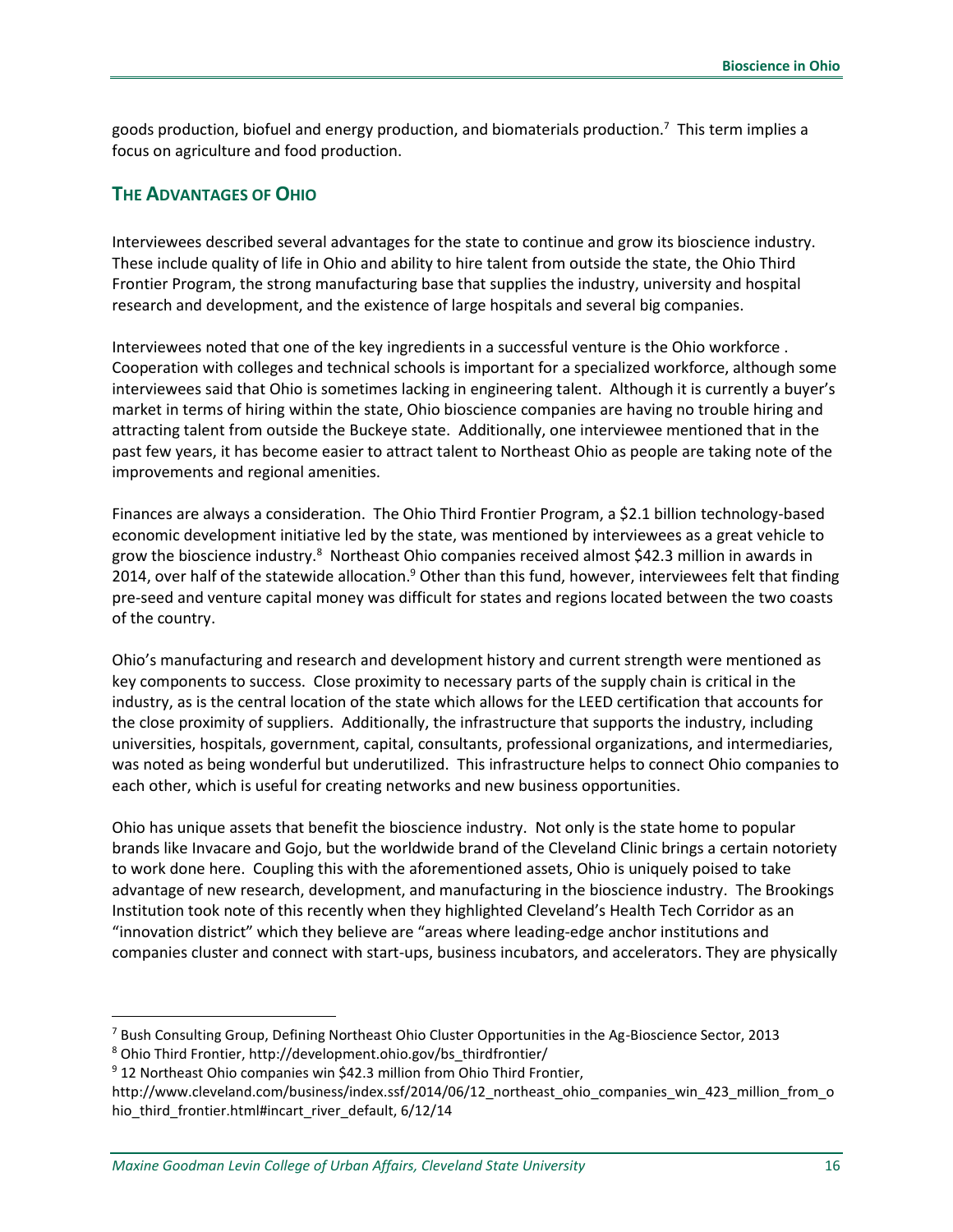compact, transit-accessible, and technically-wired and offer mixed-use housing, office and retail."<sup>10</sup> The Health Tech Corridor is just one example of the distinctive reasons Ohio is well-poised for growth in the bioscience industry as it works in tandem with another new institution, the Global Center for Health Innovations, the only facility in the world that displays the future of health and healthcare.<sup>11</sup> The "Globe," as it is called, is a tremendous platform for the expansion of local and regional companies according to one interviewee.

#### **INDUSTRY TRANSITIONS AND THE FUTURE OF BIOSCIENCE**

Several interviewees discussed the future of healthcare and bioscience. They noted that the bioscience and healthcare industries are changing rapidly. Work with animals is decreasing, costs are rising, and innovation is increasing at a rapid pace. Additionally, the industry is working across even more disciplines and industries.

A few interviewees also discussed the role of wellness and education in the future development of the industry. There is an increased focus on not merely treating patients, but improving their wellness and making patients accountable for their health through patient education. By encouraging patients to take an active role in their health, the old fee-for-service model is shifting to a fee-for-value model which is leading to selective care and can result in lower costs for patients. There is also evidence that there is a "gamification" of the health industry with products like Lumosity that work to improve brain functionality through games. Also, there is movement toward retail healthcare in small settings, which is moving simple treatments away from large hospital systems.

Finally, interviewees noted that research is shifting from the laboratory to the bedside as innovators have moved toward working directly with healthcare professionals to look for new ways of delivering care and new technologies to improve treatment. With the increased use of technology, data can be collected from patients along their entire spectrum of care, allowing for large data sets to be amassed and analyzed for further improvements in treatment.

<sup>&</sup>lt;sup>10</sup> The Rise of Innovation Districts, http://www.clevelandplus.com/News-and-Press/CLE\_plus-News/2014/June/The-Rise-of-Innovation-Districts.aspx, 6/11/14

<sup>11</sup> Cleveland Convention Center, http://www.clevelandconventions.com/about-us, 6/18/14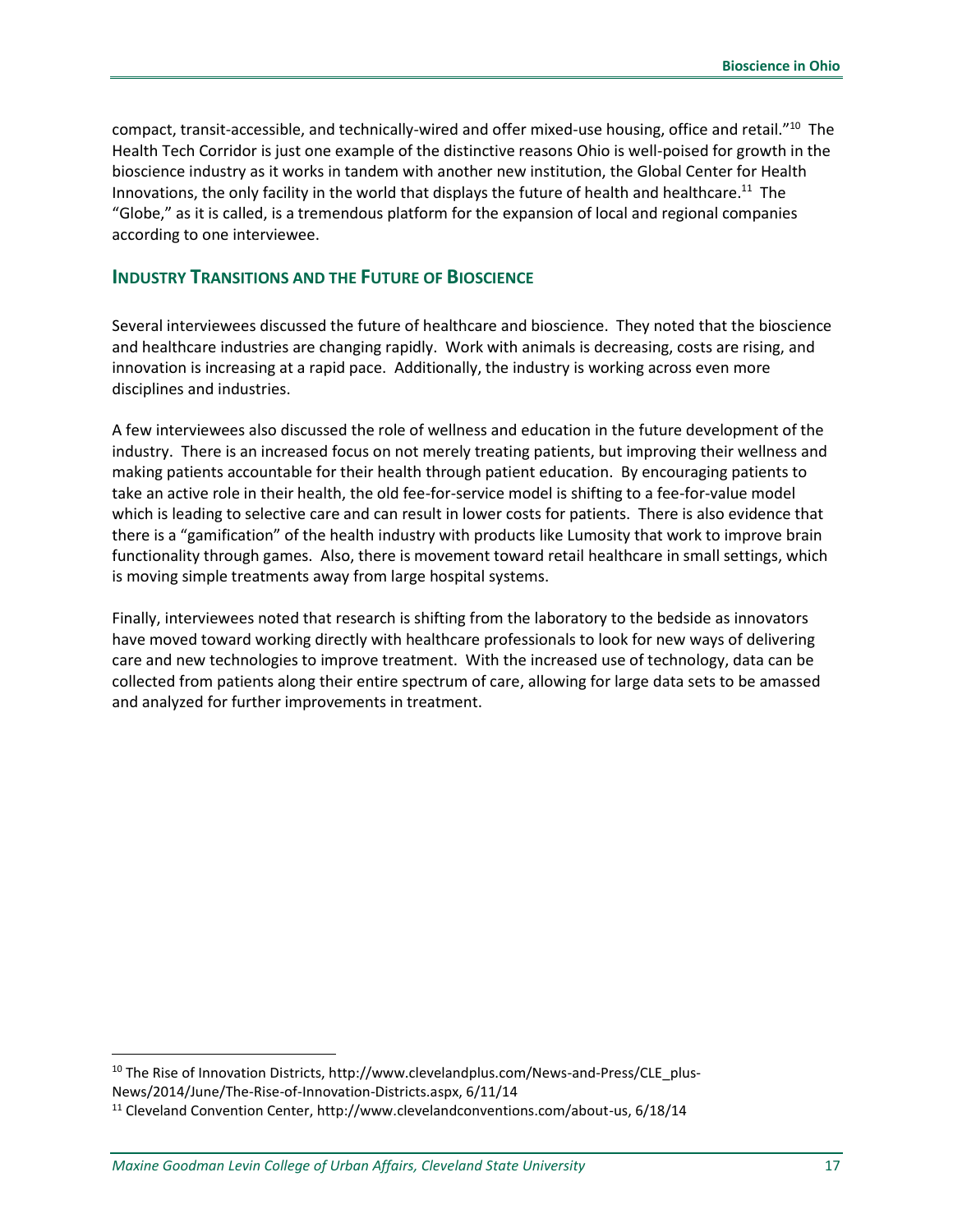**APPENDICES**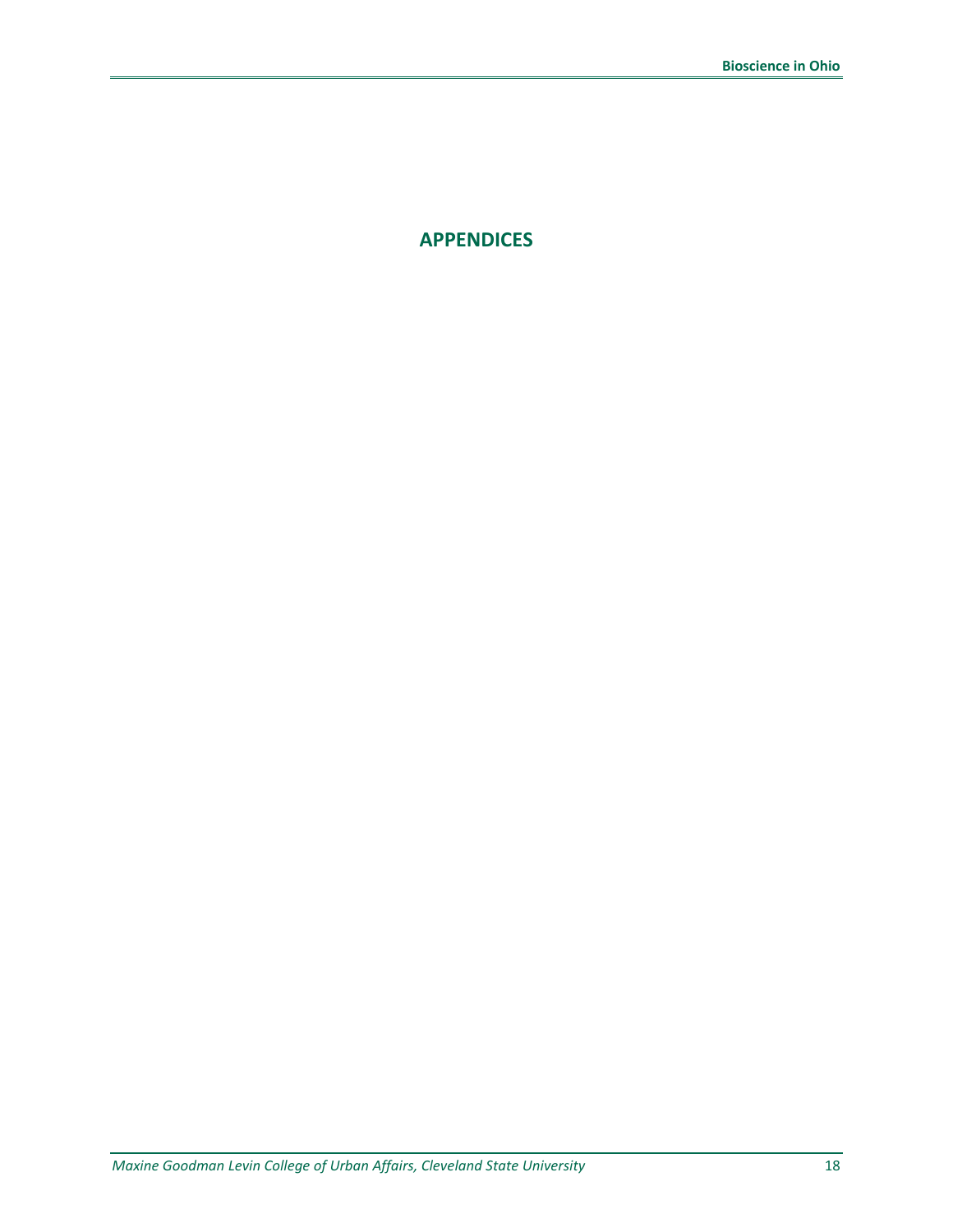## <span id="page-22-0"></span>**Appendix A: Industry Definitions**

#### **Bioscience**

- Applies knowledge of the way which plants, animals, and humans function with the goal of developing new treatments, therapies, and processes. (BIO/Battelle 2012)<sup>12</sup>
- Grouping of diverse industries with a common link the application of biological scientific knowledge. (BIO/Battelle 2012)

#### **Biotechnology**

- The application of science and technology to living organisms, as well as parts, products, and models thereof, to alter living or non-living materials for the production of knowledge, goods, and services. (Organization for Economic Co-operation and Development)<sup>13</sup>
- The application of biological knowledge and techniques to develop products and services. (BIO 2005)

#### **Agriculture Bioscience**

- The integration of scientific disciplines to address critical needs of food security, safety, and health; environmental sustainability; and biobased energy, fuel, and products. (ClevelandPlus)<sup>14</sup>
- A broad category of activity encompassing bio-based raw material production on farms, in aquaculture and forests, in the conversion of that raw material into useable feedstocks, and feedstock use for food and health goods production, biofuel and energy production, and biomaterials production. (Bush Consulting Group)<sup>15</sup>

#### **Biohealth**

 A cluster of industries that drive the new innovation economy...It is the intersection of healthcare, life science, bioscience, IT, and manufacturing. Industry sectors include biotechnology, biopharma, medical devices, healthcare services, health IT, e-health, mobile health, electronic medical records, health informatics and bioHealth cyber security. (Economic Alliance of Greater Baltimore)<sup>16</sup>

#### **Life Science**

 $\overline{a}$ 

 Encompasses three industries: healthcare delivery, medical manufacturing, and biosciences/biotechnology. (Thomas P. Miller and Associates, Inc.)<sup>17</sup>

<sup>12</sup> Battelle/BIO State Bioscience Industry Development, 2012

<sup>&</sup>lt;sup>13</sup> Organization for Economic Co-operation and Development, OECD Biotechnology Statistics, 2009

<sup>&</sup>lt;sup>14</sup> Cleveland Plus, The Emergence of the Ag-Bioscience Industry, 2014

<sup>15</sup> Bush Consulting Group, Defining Northeast Ohio Cluster Opportunities in the Ag-Bioscience Sector, 2013

<sup>&</sup>lt;sup>16</sup> Combs, Michael & Dougherty, Patrick, Economic Alliance of Greater Baltimore, BioHealth in Greater Baltimore: a State of the Market Report, 2013

<sup>&</sup>lt;sup>17</sup> Thomas P. Miller and Associates, Inc., Enhancing the Supply Chain of Workers to Bioscience, 2005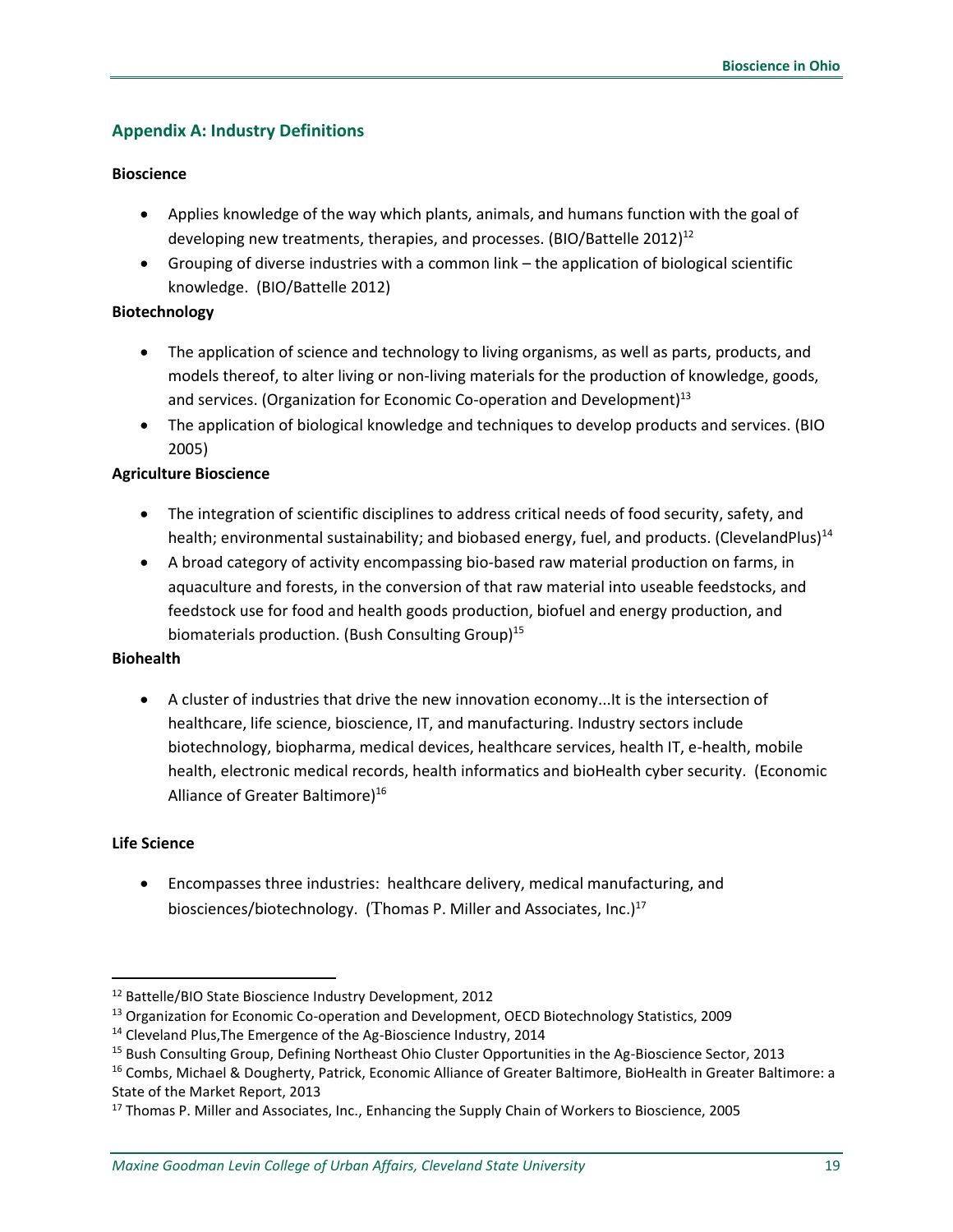- Life sciences "…a diverse and robust industry from pharmaceuticals to medical devices to agricultural biotech, laboratories, and health information technology enterprises." (BioCrossroads)<sup>18</sup>
- Life science industries…consist of firms operating in three business activities: manufacturing, wholesale distribution, and research and development. (Kelley School of Business)<sup>19</sup>
	- $\circ$  Note Based on Battelle 2011 definition, this study referenced that they do not discuss Agricultural Feedstock and Chemicals (pg. 1 "biosciences is a broader industry definition that includes agricultural feedstock and chemicals)
- Life Sciences sector encompasses three industries: healthcare delivery, medical manufacturing and bioscience/biotechnology. (Thomas P. Miller and Associates, Inc.)<sup>20</sup>
- Life science is not an industry, rather, it is a term used to capture companies that are focused on 'life-processes'. (John Ehret)<sup>21</sup>

#### **Biomedical Industry**

 The biomedical industry, at heart, is dedicated to applying scientific advances to improve human health. (BayBio and the California Healthcare Institute)<sup>22</sup>

<sup>18</sup> BioCrossroads, Annual Report, 2013

<sup>19</sup> Kelley School of Business, Indiana Life Science Industries, 2009

<sup>&</sup>lt;sup>20</sup> Thomas P. Miller and Associates, Inc., Enhancing the Supply Chain of Workers to Bioscience, 2005

<sup>&</sup>lt;sup>21</sup> John Ehret, New Jersey Department of Labor & Workforce Development, New Jersey Bio-Pharmaceutical Life Sciences Cluster, 2013

<sup>&</sup>lt;sup>22</sup> BayBio and the California Healthcare Institute, California Biomedical Industry, 2013